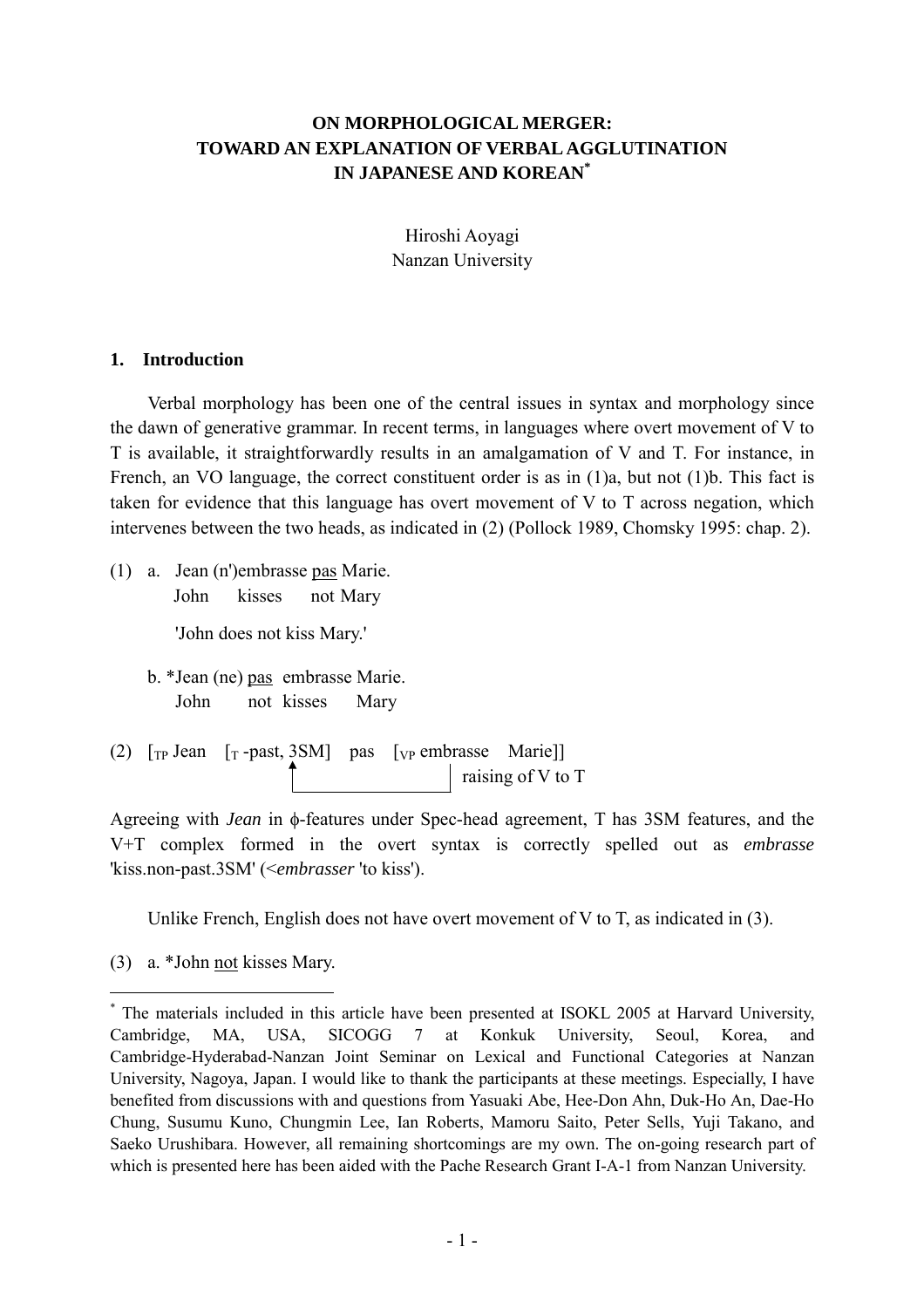- b. \*John kisses not Mary.
- c. John does not kiss Mary.

In English, neither the inflected main verb nor negation can precede the other. Instead, the uninflected main verb remains *in situ* and inflection is realized by the dummy verb *do*. In contrast, *do-*support is not triggered when the non-emphatic T is adjacent to the main verb, as shown in  $(4)$ .

(4) a. John kisses Mary. b. \*John does kiss Mary.

As long as the target of *do-*support is T, T and the main verb are string adjacent to each other in (4). Hence, *do-*support should not be triggered in this case. Instead, the 3S features of T must be realized on the main verb.

These facts, among others, motivated Bobaljik (1995) and Lasnik (1995) to propose that T and the main verb in English are amalgamated by morphological merger in PF, as indicated in (5)a. Since this process requires string adjacency between the two heads to be combined, it does not apply if negation intervenes as in  $(5)$ b.<sup>[1](#page-1-0)</sup> <sup>[2](#page-1-1)</sup>

(5) a.  $[\text{TP} \text{ John } [\text{T} \text{ -past}, 3S]$   $[\text{VP} \text{ kiss } \text{Mary}]]$  $\sqrt{2}$ b.  $[\text{TP John} \quad [\text{T -past}, 3S] \text{ not } [\text{VP kiss} \quad \text{Mary}]]$ 

In the case of  $(5)b$ , where  $T_{[-finite]}$  is stranded, *do*-support is employed to rescue it, bringing about  $(3)c$ . In this respect, it is rather obvious that morphological merger of T with V is a recapitulation of Affix Hopping proposed by Chomsky (1957, 1965).<sup>[3](#page-1-2)</sup>

In VO languages like French and English, the relative order between V and negation constitutes direct evidence for the presence or absence of movement of V to T. On the other hand, in OV languages like Japanese and Korean, direct evidence is scarce due to their strictly head-final nature. It is a priori not clear whether the inflected verb [V+T] in languages like Japanese and Korean is yielded as the result of head movement in the overt syntax as shown in (6)a, or the syntactic tree remains intact until Spell-Out as shown in (6)b. In the latter view, the fact of verbal inflection should be accounted for by a PF-process such as "morphological

 $\overline{a}$ 

<span id="page-1-0"></span><sup>&</sup>lt;sup>1</sup> Morphological merger, as envisaged in the text, was proposed much earlier by Marantz (1984). See also Marantz (1989) for relevant arguments.

<span id="page-1-1"></span> $2\;\;$  In terms of Distributed Morphology proposed by Halle and Marantz (1993), both head movement in French and morphological merger in English feed fusion of V+T into a single node, to which a lexical item (i.e. inflected verb) is inserted by Vocabulary Insertion (VI) at PF.

<span id="page-1-2"></span><sup>&</sup>lt;sup>3</sup> See Lasnik (1995) for relevant discussions.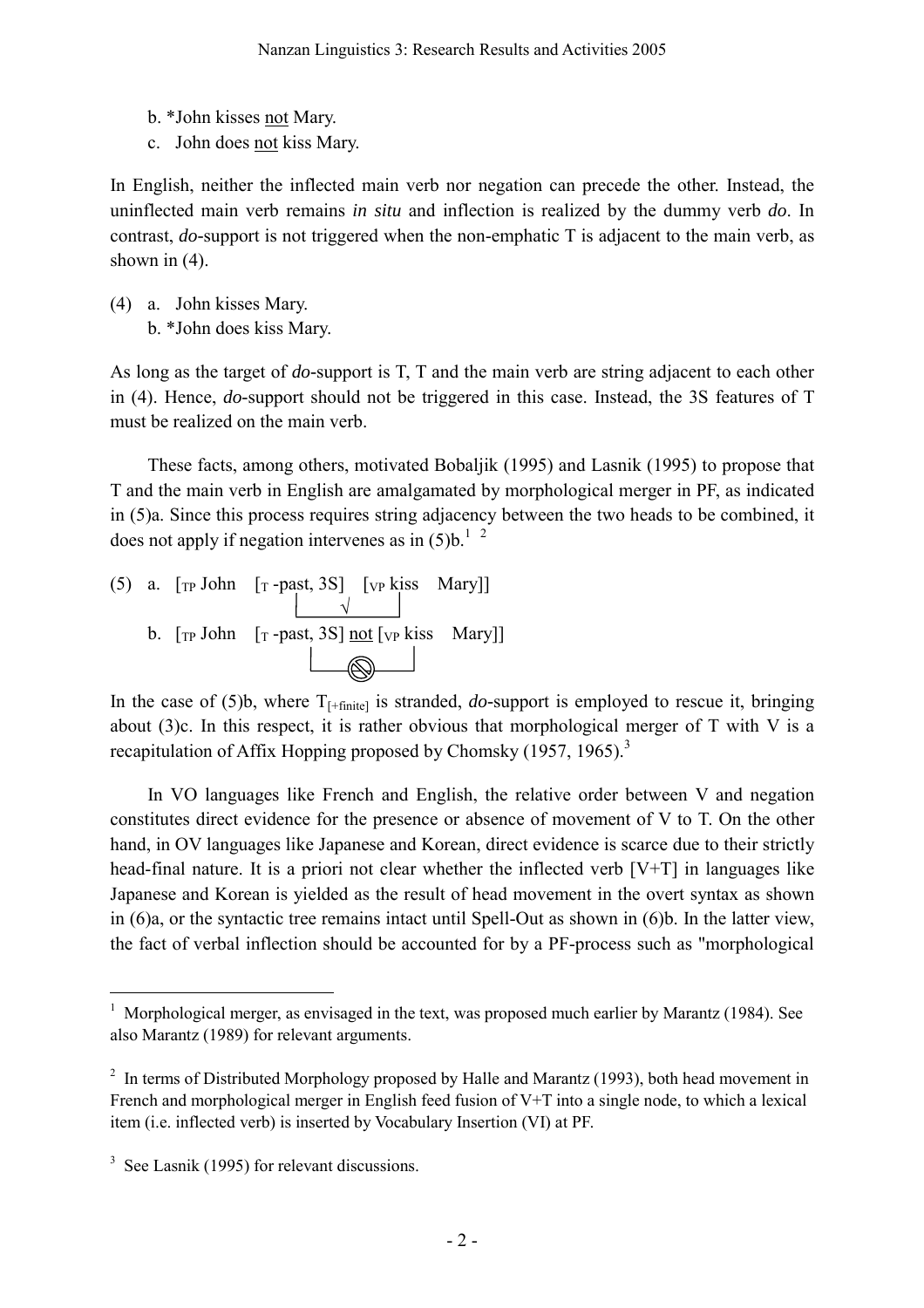merger" to be discussed in detail below.



Because the phonological component (=direct predecessor of PF) in the Standard Theory of Chomsky (1965) was only interpretive, it used to be a common exercise to take the simple fact of agglutination of verb stems and inflectional elements for an indication of a syntactic operation.<sup>[4](#page-2-0)</sup>

However, the accumulation of studies on verbal morphology for the past decade or so points at the opposite direction. Yoon (1994) makes a type-categorial argument against V-raising in the overt syntax in Korean. Mainly based on scope facts, Sakai (1998, 2001) argues against V-raising in Japanese. Drawing on the nature of functional categories and facts of suppletion in Japanese, Aoyagi (2001, 2006b) argues against head raising of any type in that language. Furthermore, Takano (2005) claims that V-raising is impermissible in OV languages in general.<sup>[5](#page-2-1)</sup> If these authors are on the right track, verbal inflection in Japanese and Korean should be explained away without recourse to overt movement of V to T. The most promising candidate seems to be "morphological merger," as suggested by these authors.<sup>[6](#page-2-2)</sup>

It has been widely held under the minimalist approach advocated by Chomsky (1995) that while hierarchical configuration is a relavant notion during the derivation from Numeration to LF, linear order is defined in PF. Consequently, it has been assumed by many authors (e.g. Marantz 1989, Halle and Marantz 1993, Takano 1996, Fukui and Takano 1998, Aoyagi 1998b, 2006b, among many others) that configurational structure is preserved until terminal nodes are linearly aligned in Morphology in the derivation toward PF, as shown below. [7](#page-2-3)

<span id="page-2-0"></span> $\overline{a}$ <sup>4</sup> It is still the case that many authors simply assume V-raising in Japanese and Korean. As far as I know, Koizumi (1995, 2000) is the only exception in that he argues for the presence of V-raising in Japanese on independent grounds. For relevant discussions, see Aoyagi (2006b) and the references cited therein. Also see Inoue (1976) and Kuroda (1978) for classical assumptions and arguments for predicate raising.

<span id="page-2-1"></span><sup>&</sup>lt;sup>5</sup> Indeed Takano (2005) makes even a stronger claim that V-raising is not allowed either in the overt syntax or in PF in head-final languages like Japanese and Turkish.

<span id="page-2-2"></span><sup>&</sup>lt;sup>6</sup> Yoon (1994) is an exception in that he characterizes inflectional elements in Korean as "phrasal affixes."

<span id="page-2-3"></span> $\frac{7}{1}$  There are several proposals in this vein. Marantz (1989) and Halle and Marantz (1993) propose an independent level of representation, Morphological Structure, where morphemes are aligned (by merger, fusion and fission) and vocabulary insertion takes place. Chomsky (1995) suggests that Kayne's (1994) Linear Correspondence Axiom applies in PF. Furthermore, Takano (1996) and Fukui and Takano (1998) propose a linearization convention, by which phrase structure is dissembled by Demerge, and dissembled constituents are aligned by Concatenate. See these references for details.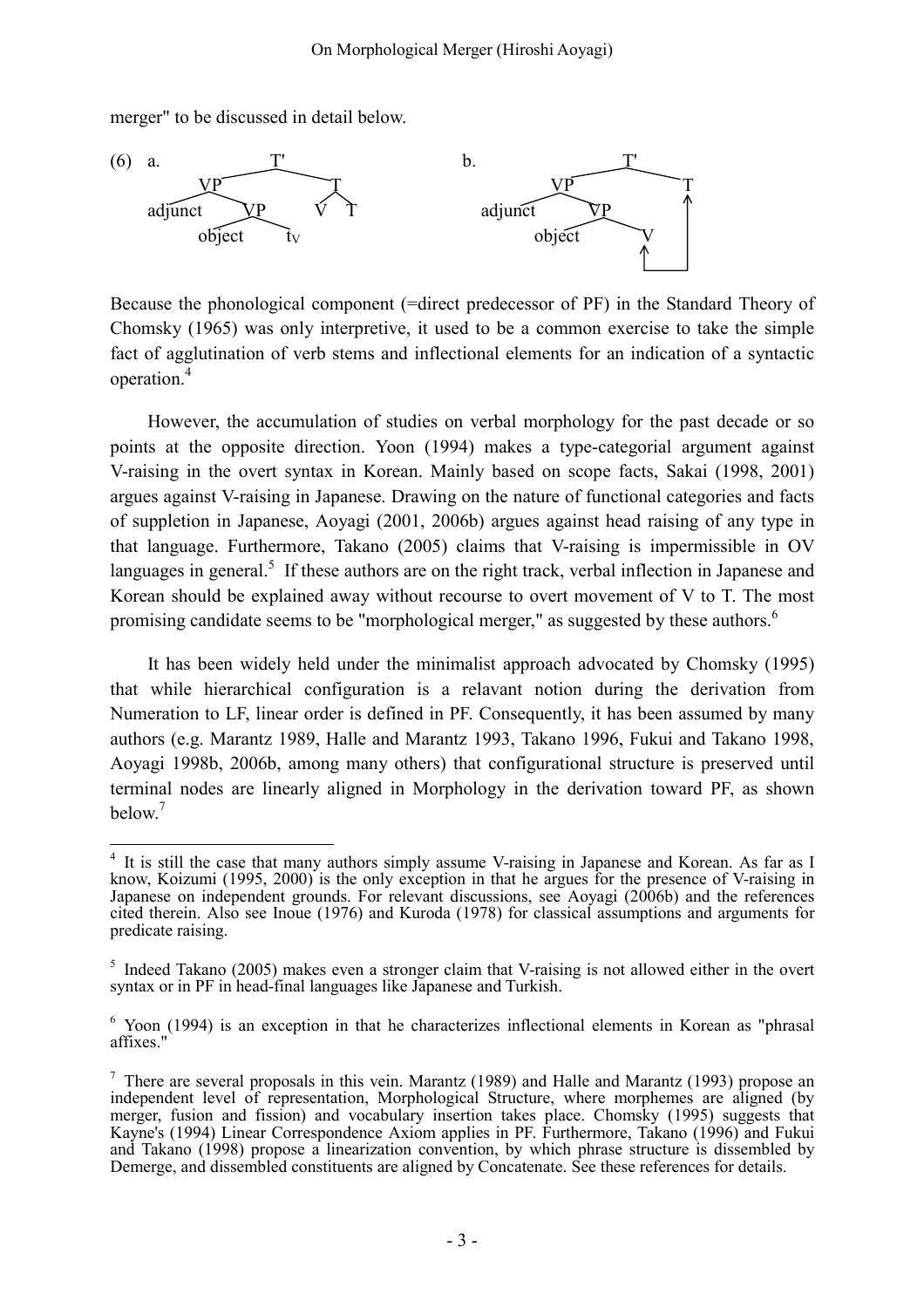

Under this view, "morphological merger" is only a cover term because its theoretical implementation depends on the range of possible operations in Morphology as envisaged in (7). Two immediate candidates are head raising and head lowering, as indicated in (8)a, b, respectively (linear order irrelevant).



In either case, Y is a head that is immediately higher than another head X. In (8)a, X raises to Y in Morphology. In (8)b, on the other hand, Y lowers to X in Morphology. Embick and Noyer (2001) claim that while verbal inflection in French is the result of head raising in the overt syntax, that in English is the result of head lowering in PF. For Embick and Noyer, lowering of T to V is prohibited by an intervening head, *not* in the case of (5)b. Thus, in their terms, the adjacency requirement on morphological merger is attributed to the PF analogue of the Head Movement Constraint (HMC) (Baker 1988).

In this article, we will make an empirical argument that the raising and lowering options should both be allowed in PF. Simply put, while Korean takes the raising option, Japanese employs the lowering option. However, we will claim that "lowering" is not the result of lowering per se as indicated in (8)b, but its effect comes from the morphological nature of functional categories in Japanese together with a linearization algorithm in PF to be explicated below.

The organization of this article is as follows. Section 2 presents key features of the predicate-contrastive construction (PCC), in which the predicate is contrastively topicalized by the particles *-wa* and *-nun* in Japanese and Korean, respectively. The most significant asymmetry between the two languages is that while Korean allows reduplication of V and T in the PCC, Japanese does not. To account for this asymmetry in a principled way, we will lay out a theoretical groundwork in section 3. In section 4, we will claim that both of the two modes of "morphological merger," as suggested above, are indeed possible. While Korean opts for head raising, Japanese opts for "lowering." However, head raising in PF forms a chain, but "lowering" does not. Due to the lack of head chains and the "extended" use of *su-*support, Japanese allows only one of the types of PCCs that are possible in Korean. Before closing this section, we will make regression to the noted presence and absence of *do-*support in English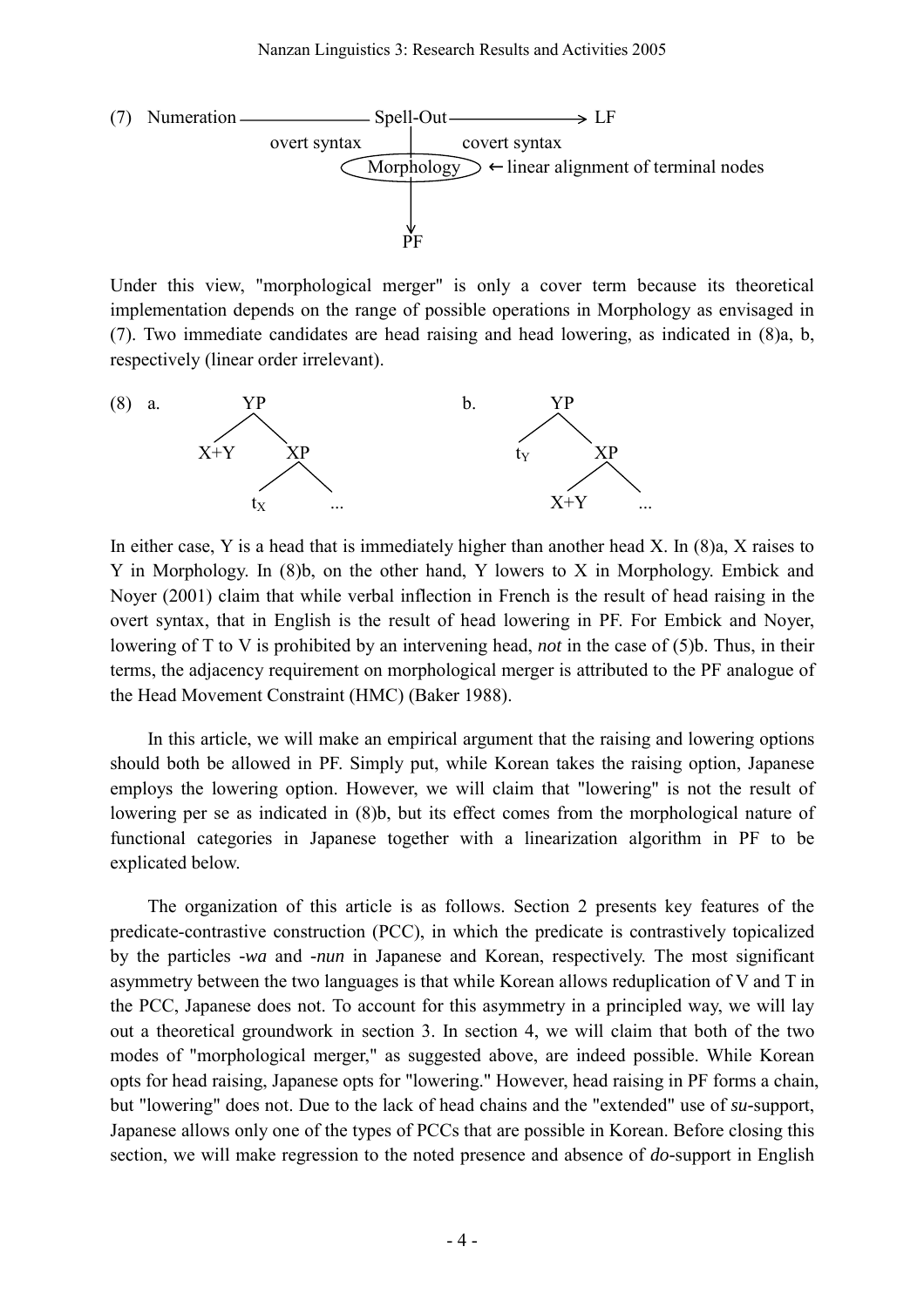and French negative sentences. In section 5, we will draw independent evidence for our analysis from two distinct suppletive processes in Japanese and Korean. Finally, section 6 concludes this article.

## **2. Predicate-contrastive constructions in Japanese and Korean**

 It is well known that simple declarative sentences in Japanese and Korean exhibit complete symmetry as in (9) modulo the lack of an overt declarative ending (in C) in Japanese.<sup>[8](#page-4-0)</sup>

| (9) | a. Mary-ga sushi-o tabe-ta -ø<br>(Japanese)<br>Mary-nom sushi-acc eat -pst- $\varnothing$<br>'Mary ate sushi.' |                                                                      |          |
|-----|----------------------------------------------------------------------------------------------------------------|----------------------------------------------------------------------|----------|
|     |                                                                                                                |                                                                      |          |
|     |                                                                                                                | b. Mary-ka chopap-ul mek-ess-ta<br>Mary-nom sushi -acc eat -pst-decl | (Korean) |

However, the two languages diverge in predicate-contrastive constructions  $(PCC)^{9}$  $(PCC)^{9}$  $(PCC)^{9}$  In predicate-contrastive constructions, the topic particle, *-w*a in Japanese and *-nun* in Korean, separates the verb stem from the sentence-final chunk of inflectional elements. To put aside the presence of the post-verbal  $-ki$  in Korean<sup>10</sup> and its absence in Japanese, while Korean allows either the reduplicated lexical verb or the dummy verb *ha* 'do' with the sentence-final inflectional elements, Japanese only allows the dummy verb *su* 'do,' as shown in (10) and (11). We will henceforth call the PCC with *su* or *ha* as in (10) the dummy contrastive construction (DCC) and the construction with a reduplicated verb as in (11) the reduplicated contrastive construction (RCC).

(10) a. Mary-ga sushi-o tabe-wa si -ta (J: DCC) eat -top do-pst

<span id="page-4-0"></span> $\overline{a}$  $8$  As discussed by Aoyagi (2006b), the distribution of the suppletive copular *da* indicates the existence of an empty C in Japanese declarative sentences like (9)a (also see Nishiyama 1998). Or it might be the case that after adjunction of T to C takes place, one of the tense markers, *-ru* 'NON-PAST' or *-ta* 'PAST,' is inserted to the fused node by Vocabulary Insertion in the sense of Halle and Marantz (1993).

<span id="page-4-1"></span><sup>&</sup>lt;sup>9</sup> Earlier (e.g. in Aoyagi 2006a) I referred to these constructions as predicate focus constructions. However, C.-M. Lee (2002) maintains that the non-thematic use of *-nun* in Korean and *-wa* in Japanese induces contrastive topic, distinct from sheer focus.Hence, I will use a more neutral term *predicate-contrastive* in the text, following Cho, Kim and Sells (2004).

<span id="page-4-2"></span><sup>&</sup>lt;sup>10</sup> In the literature,  $-ki$  is often assumed to be a complementizer or a nominalizer without much discussion. Although a close examination of the nature of *-ki* is beyond the scope of this article, we assume with Kang (1988) and Jo (2004a, b) that *-ki* is inserted in order to "morphologically close" verb and tense stems. Unlike the Japanese counterparts, verb and tense stems are [+bound] on their right (see Aoyagi 2006a for relevant discussions).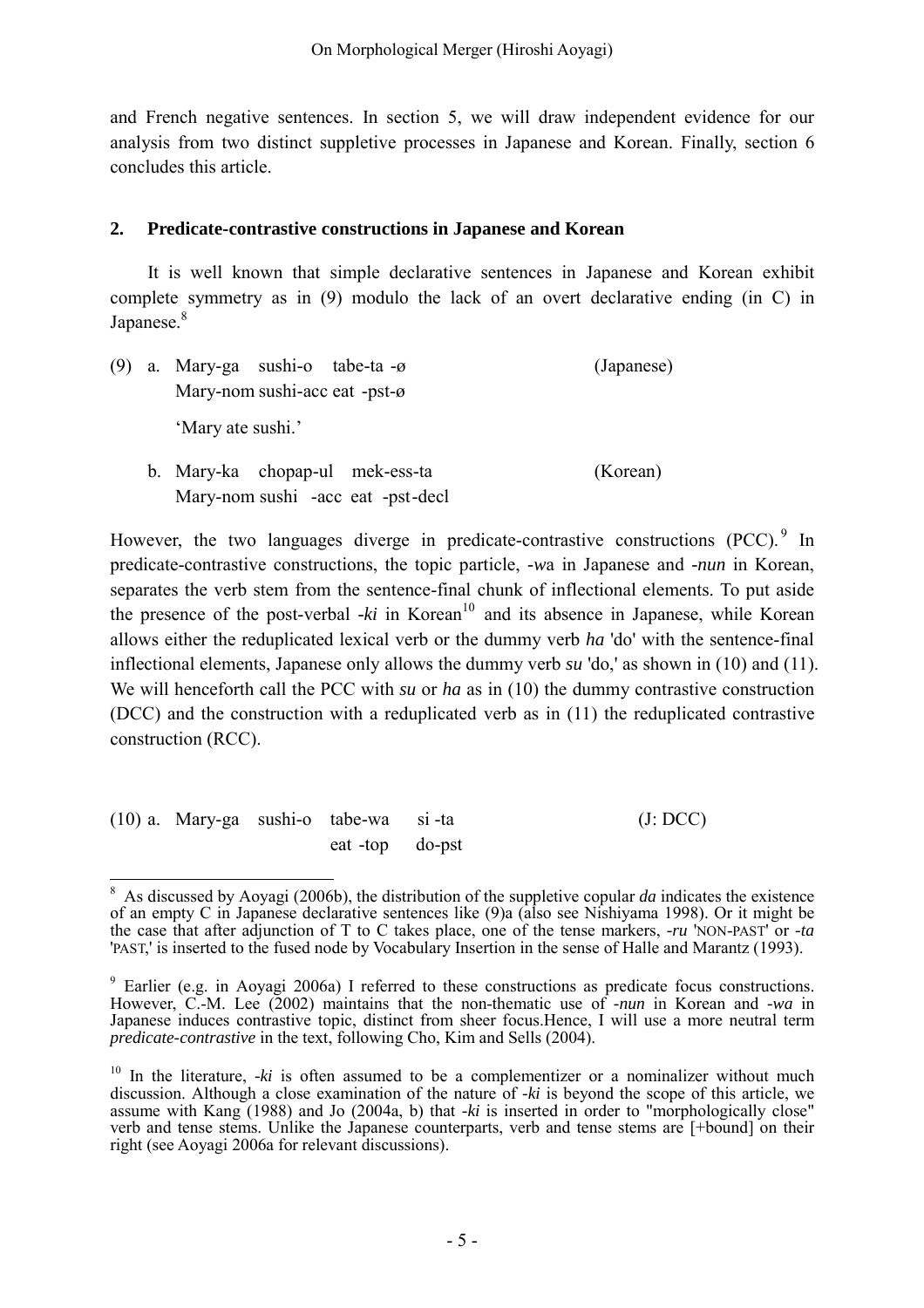'(What happened was that) Mary ate sushi (, but ...)'

- b. Mary-ka chopap-ul mek-ki-nun ha-ess-ta (K: DCC) eat -ki-top do-pst-decl
- (11) a. \*Mary-ga sushi-o tabe-wa tabe -ta (J: RCC) eat -pst

'(What happened was that) Mary ate sushi (, but ...)'

 b. Mary-ka chopap-ul mek-ki-nun mek-ess-ta (K: RCC) eat -ki-top eat -pst-decl

The examples in (10) and (11) show that Japanese lacks the RCC.

 Furthermore, as exhibited in (12) and (13), Korean allows the tense morpheme to be reduplicated, but Japanese does not.

| (12) a. *Mary-ga sushi-o tabe-ta -wa si -ta<br>eat -pst-top do-pst              | (J: DCC) |
|---------------------------------------------------------------------------------|----------|
| '(What happened was that) Mary ate sushi (, but )'                              |          |
| b. Mary-ka chopap-ul mek-ess-ki-nun ha-ess-ta<br>eat -pst-ki-top do-pst-decl    | (K: DCC) |
| $(13)$ a.?*Mary-ga sushi-o tabe-ta -wa si -ta<br>eat -pst-top do-pst            | (J: RCC) |
| '(What happened was that) Mary ate sushi (, but )'                              |          |
| b. Mary-ka chopap-ul mek-ess-ki-nun mek-ess-ta<br>eat -pst-ki-top eat -pst-decl | (K: RCC) |

Since Japanese lacks the RCC, the ungrammaticality of  $(13)a$  is expected.<sup>11</sup> However, even in the DCC, Japanese does not allow tense to be reduplicated, as shown in (13)a.

The observations made above are summarized in (14)–(17).

(14) DCC w/o tense reduplication:

 $\overline{1}$ 

a. Japanese:  $\sqrt{V}$ -part do-tense

(i) Mary-ga sushi-o tabe-ta *-koto* -wa tabe-ta eat -pst-KOTO-top eat -pst

Tentatively, we consider that the *koto-wa* construction includes an adverbial clause of a sort. See Aoyagi (2006a, note 1) for relevant discussions.

<span id="page-5-0"></span> $11$  Some Japanese speakers accept RCCs like  $(13)a$ . I suspect that for those speakers, the abstract noun *koto* 'thing' in the *koto-wa* construction, as exemplified in (i), can optionally be deleted.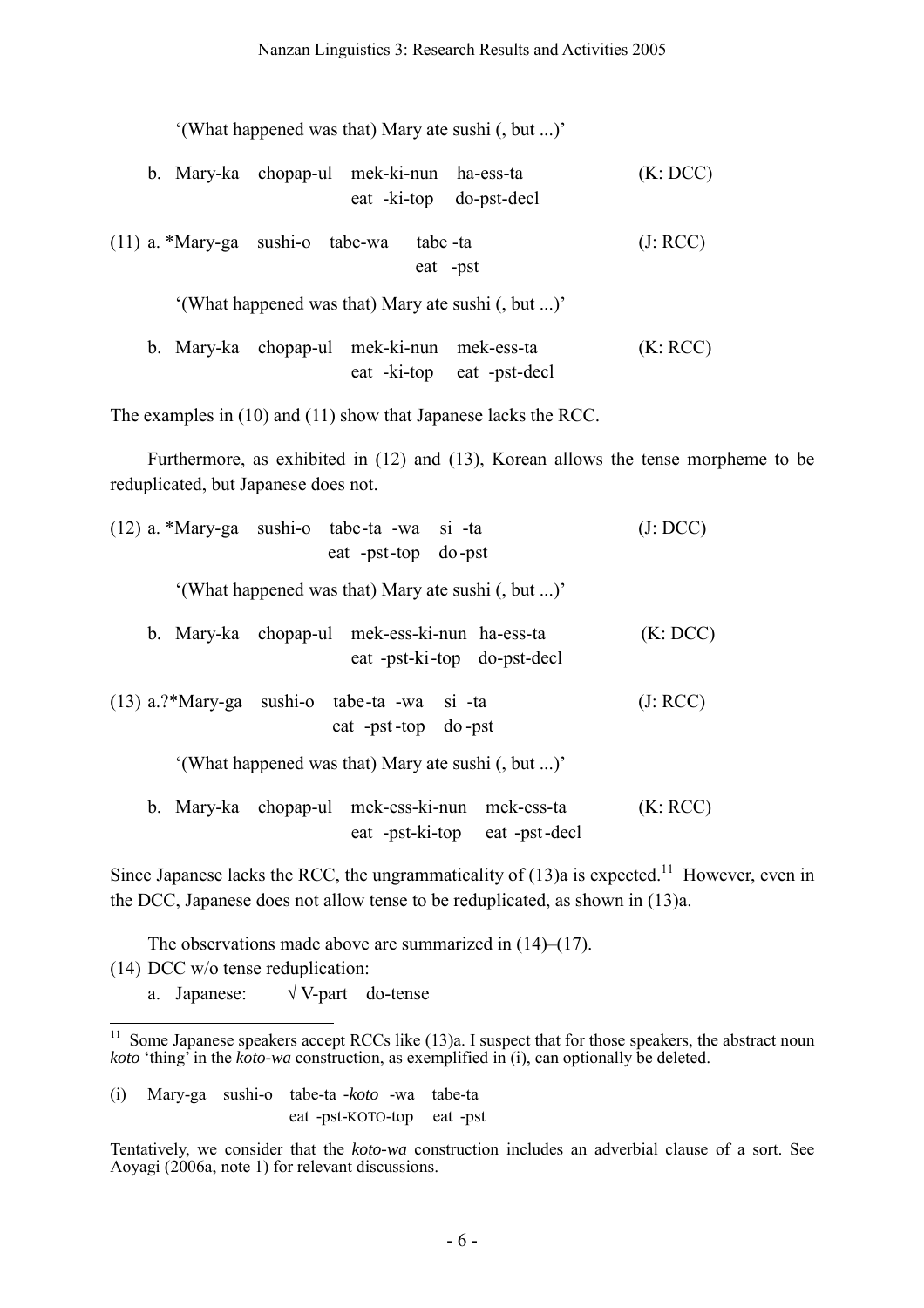b. Korean:  $\sqrt{V}$ -part do-tense

(15) DCC w/ tense reduplication:

- a. Japanese: \* V-tense-part do-tense
- b. Korean:  $\sqrt{V}$ -tense-part do-tense

(16) RCC w/o tense reduplication:

- a. Japanese: \* V-part V-tense
- b. Korean:  $\sqrt{V}$ -part V-tense

(17) RCC w/ tense reduplication:

- a. Japanese: \* V-tense-part V-tense
- b. Korean:  $\sqrt{V}$ -tense-part V-tense

While Japanese allows only the DCC without reduplicated tense, Korean allows all the four patterns.

Recently, the PCC has drawn much attention in the literature (e.g. Nishiyama and Cho 1998, Choi 2003, Cho, Kim and Sells 2004, Jo 2004a, b). However, except for Nishiyama and Cho (1998), none of the existing analyses can readily account for the differences in these constructions between Japanese and Korean. In what follows, we will claim that the noted asymmetry automatically follows if verbal agglutination in Korean is the result of V-raising in PF, whereas that in Japanese results from "lowering" in PF.

# **3. Theoretical groundwork**

# **3.1. Phrase structure of Japanese and Korean**

We will assume that transitive clauses in Japanese and Korean as in (9) take the phrase structure in (18) at Spell-Out; however, surface positions of arguments are immaterial to the current discussion, and the constituent order is yet to be determined.<sup>[12](#page-6-0)</sup>



# **3.2. Functional heads as bound morphemes**

<span id="page-6-0"></span> $12\,$ <sup>12</sup> Furthermore, lexical items under terminal nodes might be inserted by Vocabulary Insertion in PF in the sense of Halle and Marantz (1993).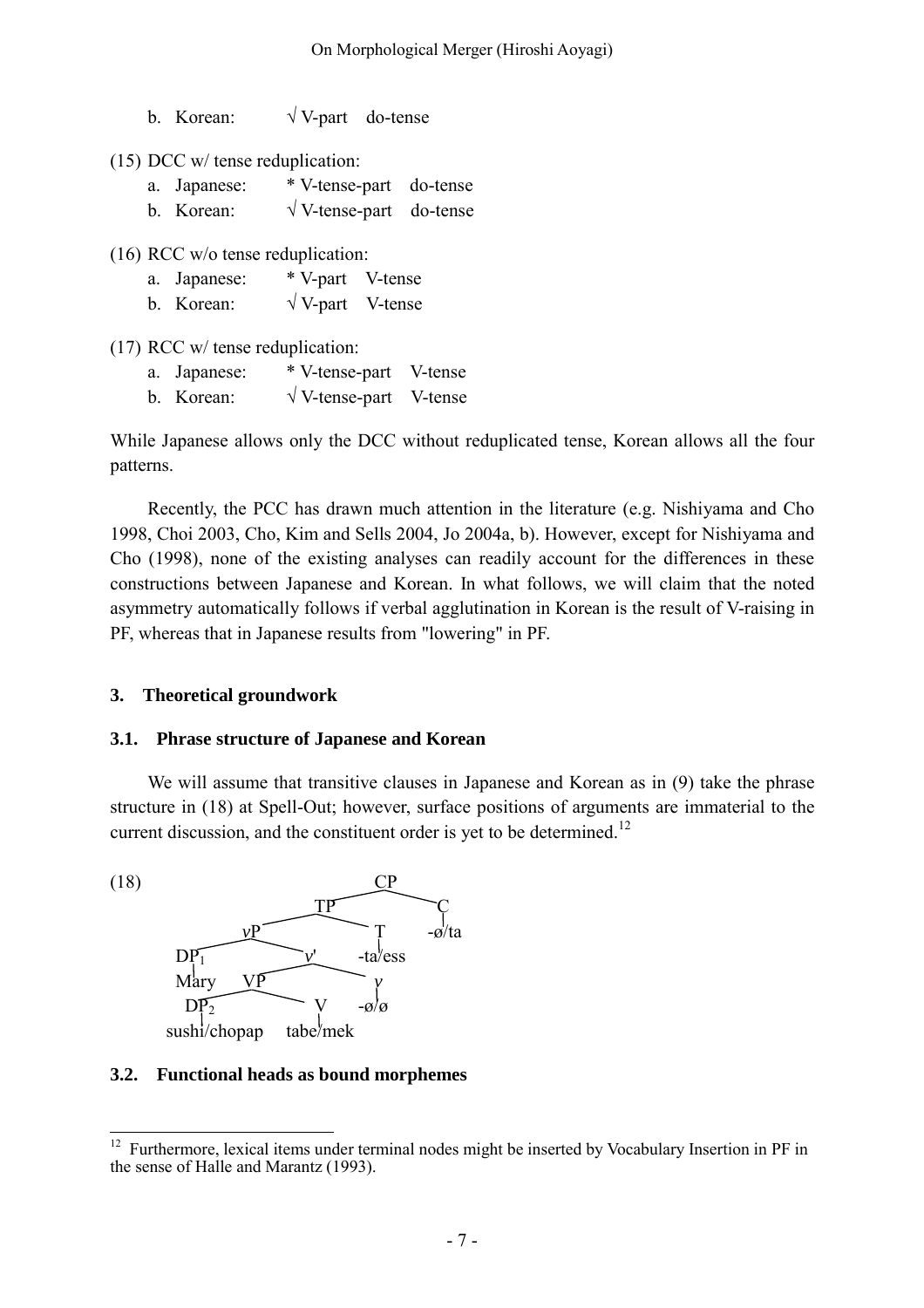On the observational level, it is obvious that the fact of verbal agglutination in Japanese and Korean results from the general morphological nature of their functional elements. The functional elements in these languages are bound morphemes that need a stem or host; in other words, they are morphologically specified as [+bound]. If a particle intervenes, stranded functional elements result in sheer ungrammaticality, as shown in (19) and (20) below.

```
(19) a. tabe-ta 
         eat -past 
      b. *tabe-wa ø-ta 
         eat -top -past 
(20) a. mek-ess -ta 
         eat -past-decl 
      b. *mek-ki -nun ø-ess -ta 
         eat -KI-top -past-decl 
      c. *mek-ess -ki -nun ø-ta
```
eat -past-KI-top -decl

Since the tense morphemes in Japanese and Korean and the declarative ending in Korean are bound morphemes, they need an appropriate host to hold on to. However, due to the intervention of *-wa* or *-nun*, the tense morphemes in (19)b and (20)b and the declarative ending in (20)c are stranded; hence, sheer ungrammaticality results.

# **3.3. Morphological selection**

 Following Lieber (1992), we will assume that functional heads as affixes in Japanese and Korean morphologically select for a particular stem or host. Namely, C selects for T, T selects for  $v$ , and  $v$  selects for V, as summarized on table  $(21)$ .

(21)

|                             | functional affixes in J functional affixes in $K$ | categories | selectional features |
|-----------------------------|---------------------------------------------------|------------|----------------------|
| $-\emptyset$ (decl. mood)   | -ta                                               |            | $+1$ 1               |
| -ta (past tense)            | -ess                                              |            | $+$ $\sqrt{v}$       |
| $-\varnothing$ (light verb) | -ø                                                |            |                      |

# **3.4. Particles as cross-categorial clitic-like adjuncts**

 Adopting intuitions of many authors (Cho and Sells 1995, Sells 1995, among others), Aoyagi (1998a, b, 2006b) propose that topic/focus-inducing particles like *-wa* 'top", *-mo* 'also', and *-sae* 'even' in Japanese are cross-categorial clitic-like adjuncts, and Aoyagi (2006a) extends this analysis to the Korean counterparts *-nun*, *-to*, and *-cocha*. They are cross-categorial, in the sense that they can be attached to virtually any category, as exemplified in  $(22)$ – $(26)$ .

(22) a. Mary-ga [DP sushi]-wa /mo /sae tabe-ta (DP) -nom sushi -top/also/even eat -pst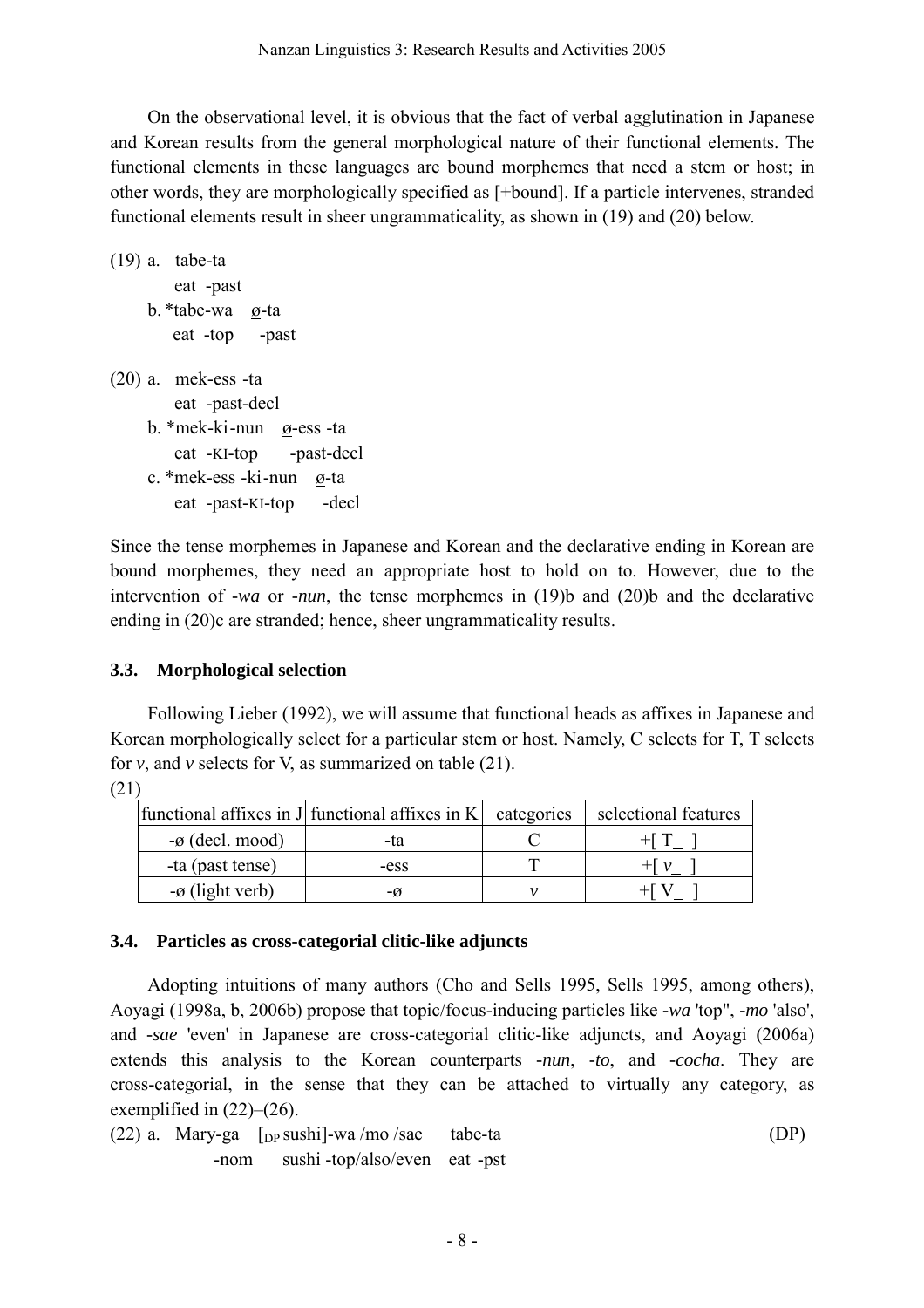'Mary ate at least/also/even SUSHI.'

<span id="page-8-0"></span>

|  | b. Mary-ka $\lceil$ <sub>DP</sub> chopap <sup><math>\rceil</math></sup> -un /to /cocha mek-ess-ta |  |
|--|---------------------------------------------------------------------------------------------------|--|
|  | -nom sushi -top/also/even eat -pst-decl                                                           |  |

(23) a. daihyoosya -ga [PP New York-kara]-wa/mo /sae ki -ta (PP) representatives-nom -from -top/also/even come-pst

'Representatives came at least/also/even FROM NEW YORK.'

- b. dayphyoca -ka [<sub>PP</sub> New York-eyse]-nun/to /cocha wa -ss -ta representatives-nom -from -top/also/even come-pst-decl
- (24) a. Mary-ga  $\lceil v \rceil$  hon -o yomi]-wa/mo /sae si -ta (VP) -nom book-acc read -top/also/even do-pst

'Mary at least/also/even READ A BOOK.'

- b. Mary-ka [vp chayk-ul ilk -ki]-nun/to /cocha ha-ess-ta -nom book -acc read-KI -top/also/even do-pst-decl
- (25) a. shachoo -ga [AP shain -o isogasi-ku]-wa/mo /sae si -ta (AP) president-nom workers-acc busy -KU -top/also/even do-pst 'The president at least/also/even made HIS WORKERS BUSY.'
	- b. sacang -i [AP cikwen -ul pappu-key]-nun/to /cocha ha-ess-ta
	- president-nom workers-acc busy -KEY -top/ also/even do-pst-decl
- (26) a. John-ga  $[CP$  Mary-ga sin-da to  $-wa/mo$  /sae iw -ta (CP) -nom -nom die-pst -comp-top/also/even say-pst 'John at least/also/even said THAT MARY DIED.'
	- b. John-i [CP Mary-ka cwuk-ess-ta ko] -nun/to /cocha malha-ess-ta -nom -nom die -pst-decl-comp-top/also/even say -pst-decl

More importantly, they are adjuncts since they have nothing to do with selection, as clearly illustrated by Sells (1995). Finally, they are clitic-like elements like other functional elements in the two languages, in the sense that they need a morphophonological host.

 Drawing on these facts, Aoyagi (1998a, b, 2006a, b) concludes that particles like *-wa* and *-nun* are non-projecting heads that can be adjoined to any category in syntax, as shown in (27)a, and they must be attached to the head of that category in Morphology in the PF-side of the derivation, as represented in  $(27)a$ .<sup>[13](#page-8-0)</sup>

 $\overline{a}$ 13 What distinguishes clitic-like particles such as *-wa/nun* from functional affixes is their lack of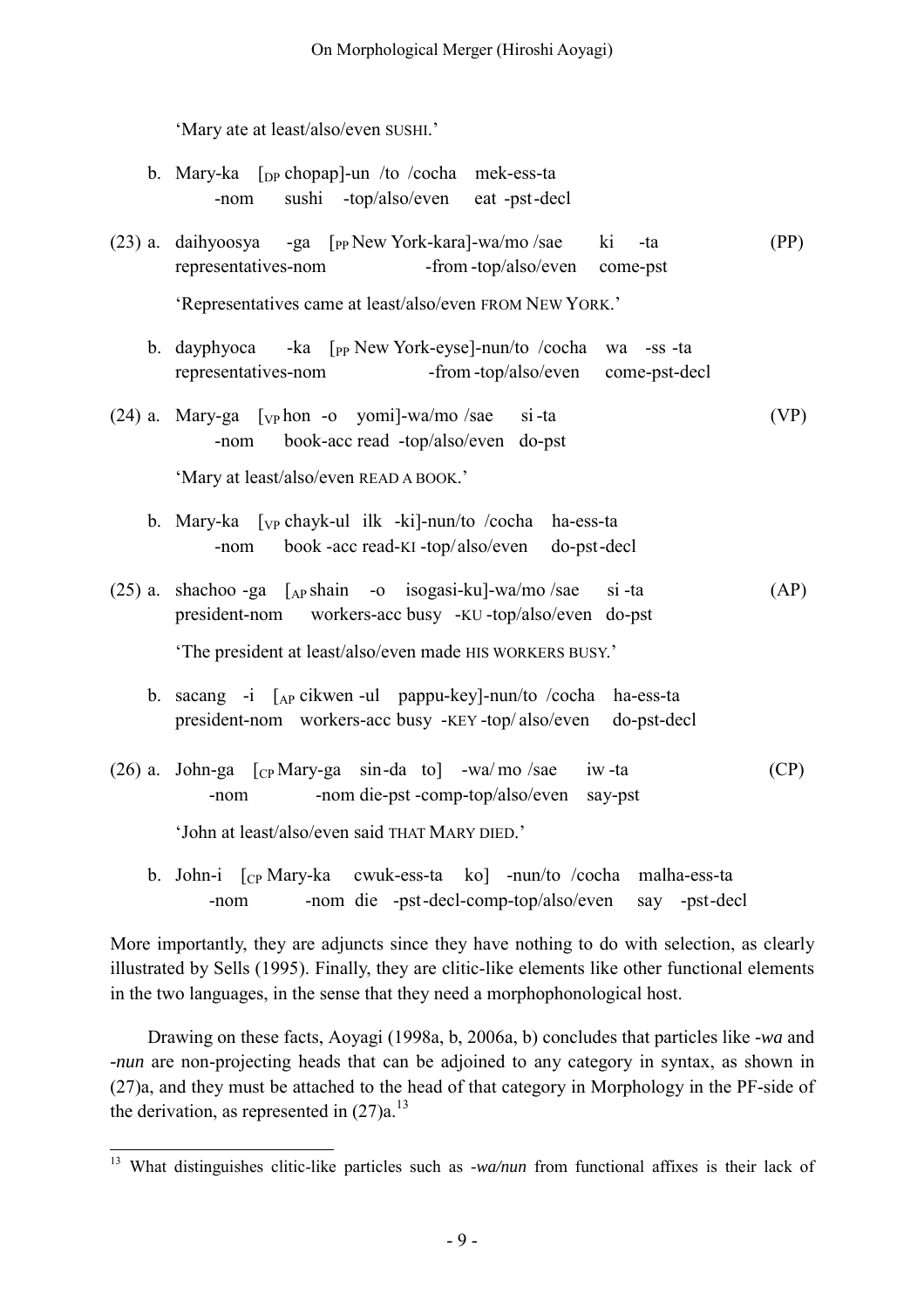(27) a. Overt syntax b. Morphology  

$$
\begin{array}{c}\nXP \\
XP \\
\hline\n\end{array}
$$
 ...  $X^0+Y^0$  ...

Under the proposed view of particles like *-wa/nun* in Japanese and Korean, nothing seems to prohibit them from adjoining to VP, *vP* and TP, as shown in (28).<sup>[14](#page-9-0)</sup>



### **4. The proposals**

### **4.1. Agglutination in Japanese and Korean**

Given the two imaginable modes of "morphological merger" suggested in section 1 above (see (8)), the following two representations of a complex head will be possible for languages like Japanese and Korean.



As long as the linear order of terminal nodes is concerned, either the raising option in (29)a or the lowering option in (29)b leads to the same result, i.e.,  $V+v+T+C$ , as indicated in (30).

(30) a.  $V + v + T + C$  (tabe +  $\alpha$  + ta +  $\alpha$  tabe-ta) (Japanese)

 $\overline{a}$ categorial selection for their hosts. See Aoyagi (1998b: chap. 2) for relevant discussions.

<span id="page-9-0"></span><sup>&</sup>lt;sup>14</sup> The reason that a particle like *-wa/nun* is prohibited from being adjoined to the root CP is because it mediates a Subject-Predicate relation in the sense of Kuroda (1992: chap. 2).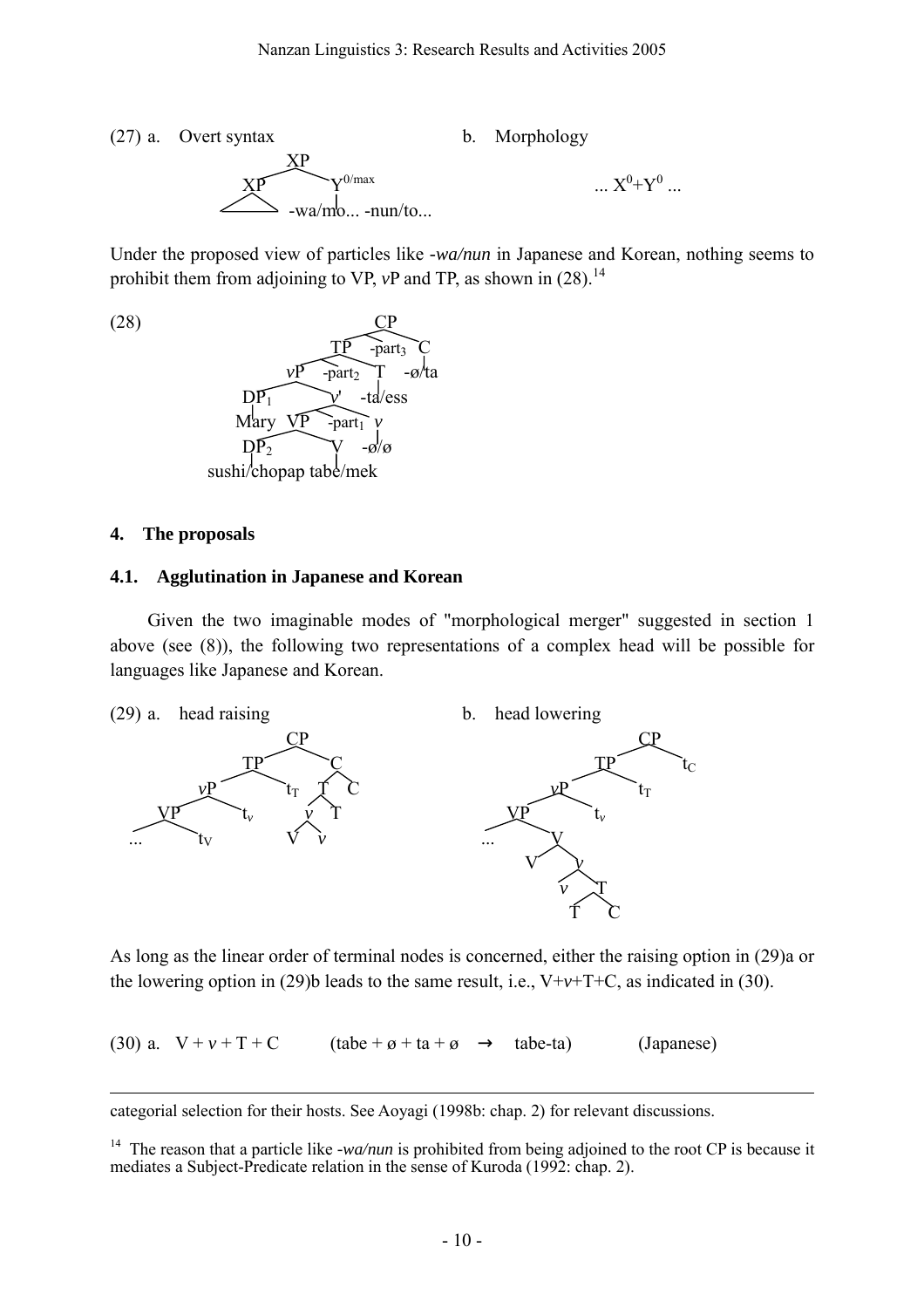b. 
$$
V + v + T + C
$$
 (mek + ø + ess + ta mek-ess-ta) (Korean)

Thus, the fact of verbal morphology in simple declarative sentences in Japanese and Korean can be accounted for by either option. Note that the direction of adjunction as the result of either head raising or lowering is basically free. However, the order in (30)a, b is virtually the only permissible one, due to the morphological selectional properties to the effect that each of the functional elements in Japanese and Korean must be suffixed to a host of a specific category (see table (21) above).

### **4.2. Head raising in PF in Korean**

We propose that verbal morphology in Korean is the result of head raising in PF, as indicated in (29)a. Thus, the fully inflected verb *mek-ess-ta* 'eat-past-decl' obtains as shown in (31).

 $(31)$ 



Following Chomsky's (1995) copy theory of movement, we assume that traces are copies, but departing from Chomsky, we will assume with Nunes (2004) that successive cyclic head movement in (31) forms an extended chain that consists of four links (i.e. t<sub>v</sub>, t<sub>v</sub>, t<sub>r</sub>, and C). Furthermore, we assume that a general principle as in (32) governs the pronunciation of chain links.

# (32) The Chain Minimization Principle

Other things being equal, all chain links except the highest one are deleted to minimize the existing features.

However, the principle in (32) does not prevent non-head links from being put to pronunciation by certain morphological requirements. As shown below, the RCC in Korean provides a case where more than one links in a chain are pronounced.

# **4.3. The PCC in Korean**

# **4.3.1. When** *-nun* **adjoined to VP**

First, let us consider the case where *-nun* is adjoined to VP, the PF derivation provides the representation in (33). Note that since *-nun* is an adjunct by hypothesis (see section 3.4 above), it does not block raising. Hence, successive cyclic head raising forms a four-member chain in the sense suggested above.

 $\overline{CP}$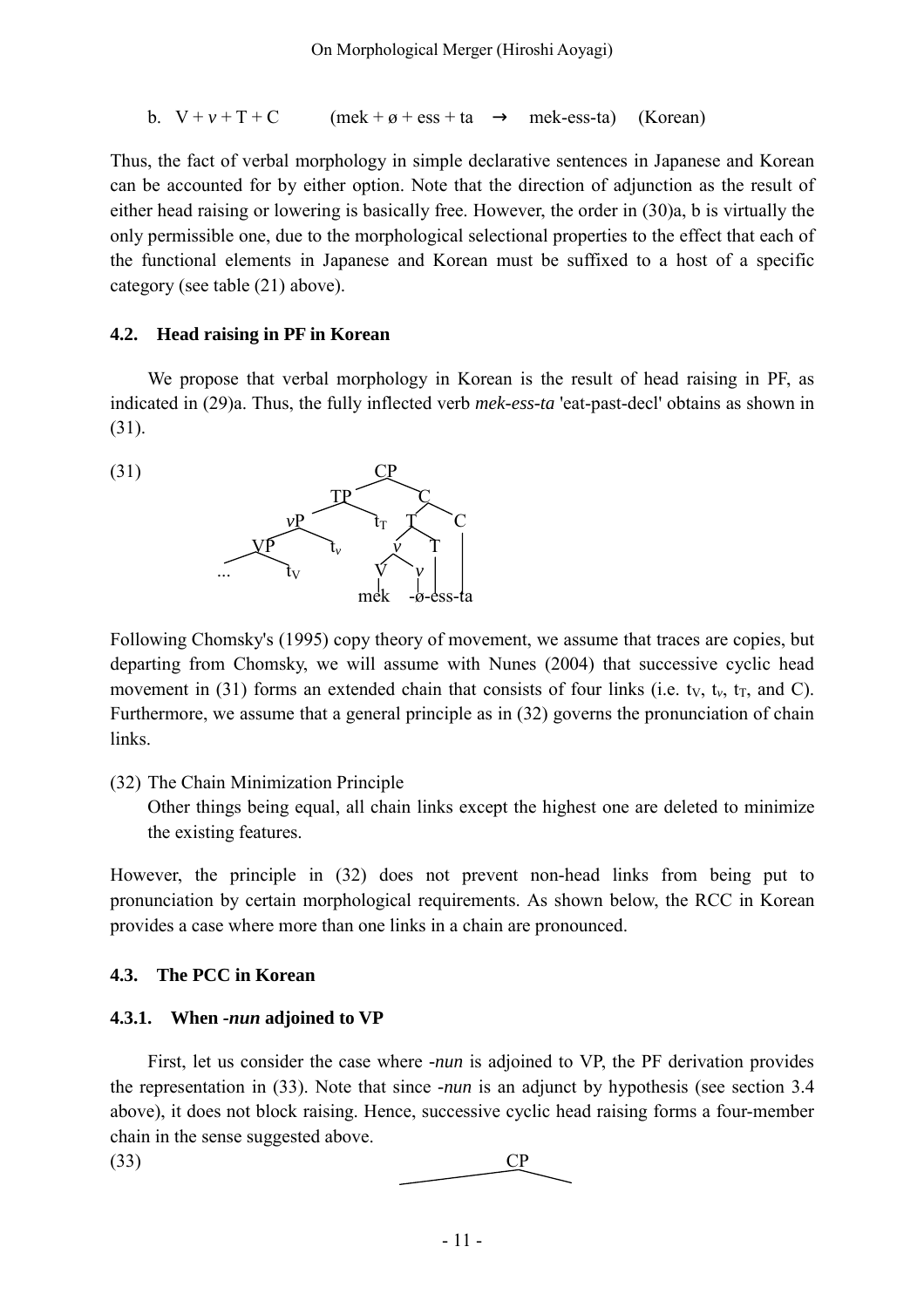

When a chain is formed, only the highest link is usually pronounced, as stated in (32). In the case of (33), however, since *-nun* requires a host (see (27)b above), the lowest link *mek* must be pronounced. Hence, (34)b (=the RCC in (11)b) results. According to Nunes (2004), in cases like (33), the PF computation may well delete V\* under identity with the underlined V, which is forced to be pronounced, for the purpose of minimization of the existing features. If it happens, the light verb contained in the highest link will lose its host, resulting in an ungrammatical surface string in (34)c. However, in such a case, Korean has a rescue operation, *ha-*support. If *ha-*support is employed after the deletion of V\*, the grammatical string in (34)d, that is, the DCC in (10)b, obtains.

| $(34)$ a. $\ast$ ___-nun mek-ø-ess -ta | -top eat $-\varnothing$ -past-decl                                     | ( <i>-nun</i> having no host to cliticize to)                                                                    |
|----------------------------------------|------------------------------------------------------------------------|------------------------------------------------------------------------------------------------------------------|
|                                        | b. $\sqrt{ }$ mek-ki-nun mek-ø-ess -ta<br>eat -KI-top eat -ø-past-decl | (RCC in (11)b)                                                                                                   |
| c. $*$ mek-ki-nun<br>eat -KI-top       | -ø-ess -ta<br>-ø-past-decl                                             | $(V^*)$ deleted under identity with the<br>pronounced link $(V)$ ; v's morphological<br>selection not satisfied) |
| d. $\sqrt{ }$ mek-ki-nun ha-ø-ess -ta  | eat - $KI$ -top do- $\emptyset$ -past-decl                             | (DCC in $(10)b$ ; ha-support)                                                                                    |

### **4.3.2. When** *-nun* **adjoined to** *v***P**

When *-nun* is adjoined to *vP*, the PF derivation provides the representation in (35), where almost the same thing happens as in (33), due to the null phonetic content of the light verb.



In  $(35)$ , what *-nun* forces to be pronounced is the underlined light verb *v*. In the straightforward case, (36)b (=the RCC in (11)b) results. If the starred light verb *v*\* contained in the highest link is deleted under identity with the underlined  $v$ , the same rescue operation, *ha*-support, comes in to rescue the stranded T, yielding (36)d (=the DCC in (10)b).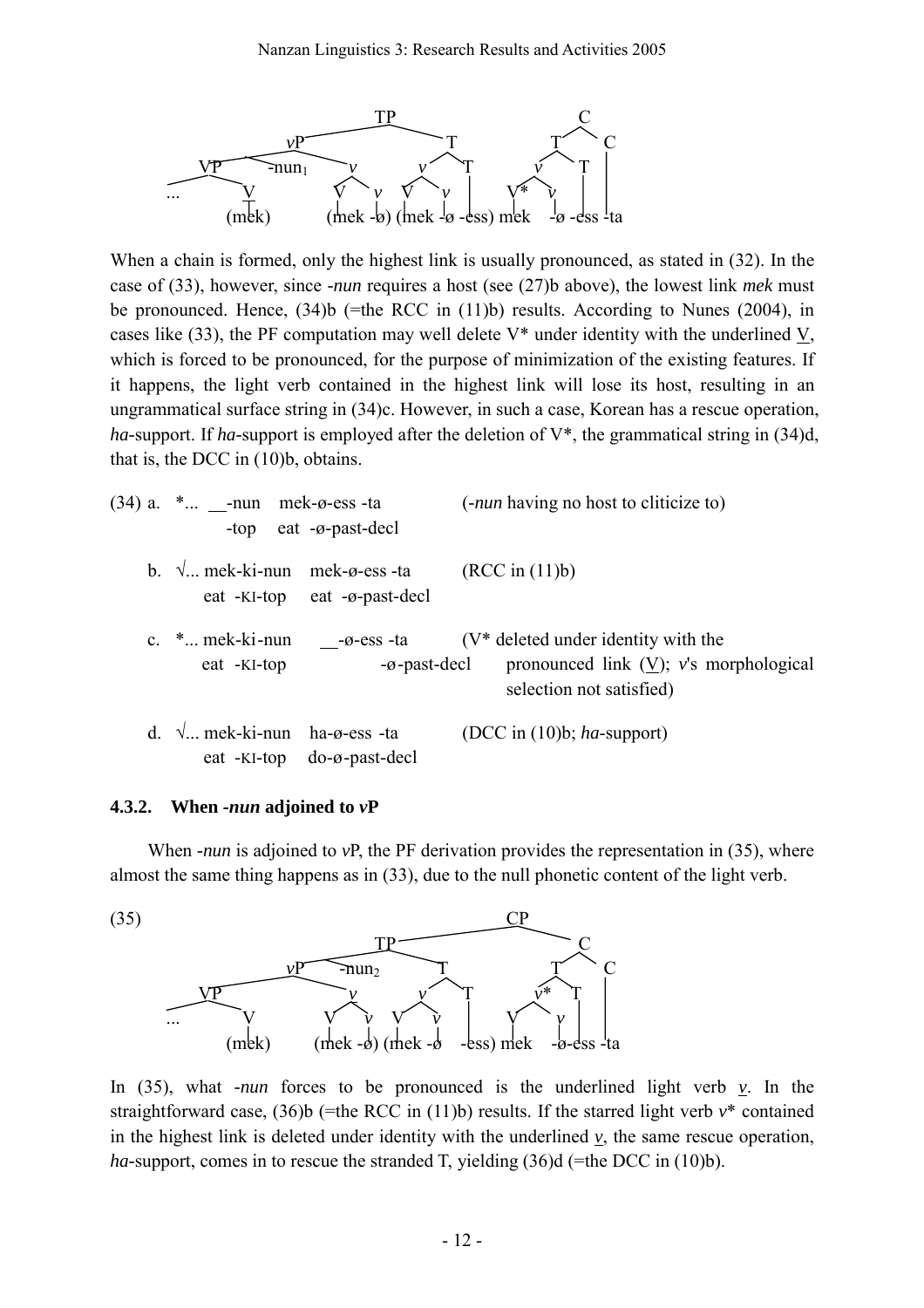| $(36)$ a. $*$ -nun mek- $\varphi$ -ess -ta<br>-top eat $-\varnothing$ -past-decl |                                                          | (- <i>nun</i> having no host to cliticize to)                                            |
|----------------------------------------------------------------------------------|----------------------------------------------------------|------------------------------------------------------------------------------------------|
| b. $\sqrt{ }$ mek-ø-ki-nun mek-ø-ess -ta (RCC in (11)b)                          | eat $-\varnothing$ -KI-top eat $-\varnothing$ -past-decl |                                                                                          |
| c. $*$ mek- $\emptyset$ -ki-nun -ess -ta<br>$eat -Ø-KI-top$ -past-decl           |                                                          | $(v^*$ deleted under identity with $(v)$ ; T's<br>morphological selection not satisfied) |
| d. $\sqrt{ }$ mek-ø-ki-nun ha-ø-ess -ta                                          | eat $-\varnothing$ -KI-top do- $\varnothing$ -past-decl  | (DCC in $(10)b$ ; ha-support)                                                            |

#### **4.3.3. When** *-nun* **adjoined to TP**

Finally, when *-nun* is adjoined to TP, the representation in (37) is derived in PF.



In (37), the underlined  $\underline{T}$  is forced to be pronounced by the presence of *-nun*. If nothing else happens,  $(38)b$  (=the RCC in  $(13)b$ ) obtains.

|  | $(38)$ a. $*$ -nun mek- $\varphi$ -ess -ta | ( <i>-nun</i> having no host to cliticize to) |
|--|--------------------------------------------|-----------------------------------------------|
|  | -top eat $-\vartheta$ -past-decl           |                                               |

b.  $\sqrt{ }$ ... mek-ø-ess -ki-nun mek-ø-ess -ta (RCC in (13)b) eat -ø-past-KI-top eat -ø-past-decl

As noted above, the PF computation may well delete a certain constituent in the highest link under identity with some other pronounced links. If deletion is allowed up to recoverability, it should target and delete  $v^*$ , instead of  $T^+$  which is adjoined to C. This is because the root C must generally be tensed in Korean, as indicated by the examples in (39).

(39) a. Mary-ka chopap-ul mek-nun -ta -nom sushi -acc eat -pres-decl 'Mary eats sushi.'

b. Mary-ka chopap-ul mek-ess -ta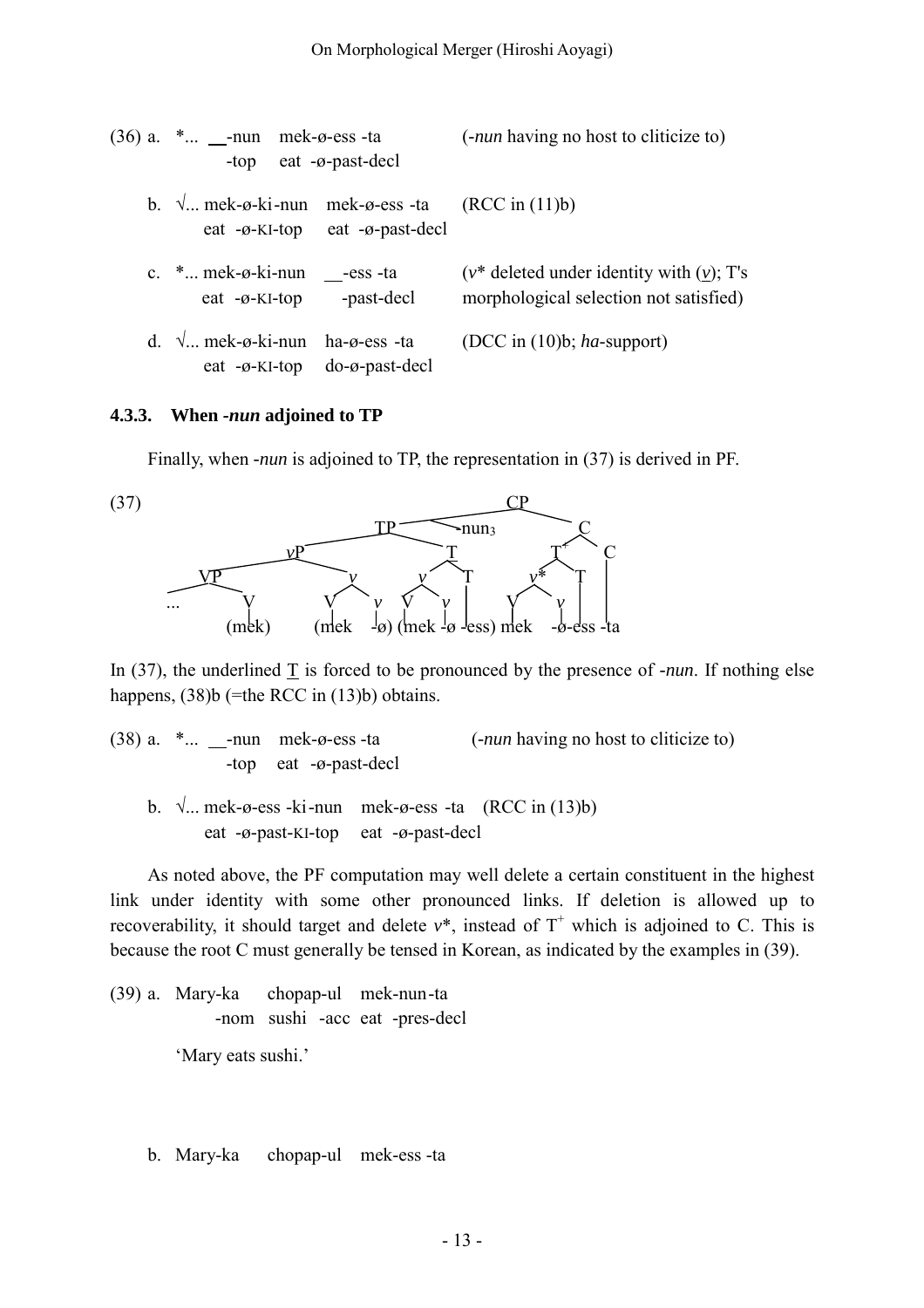-nom sushi -acc eat -past-decl 'Mary ate sushi.'

 c. \*Mary-ka chopap-ul mek-ø-ta -nom sushi -acc eat -ø-decl

Either a present or a past tense morpheme is attached to the root C in (39)a, b, respectively, but in  $(39)c$ , there is no tense morpheme, hence, ill-formed.<sup>15</sup> Given this constraint on deletion, it is expected that  $v^*$  but not  $T^+$  can be deleted in (37). This is borne out.

| $(40)$ a. $\ast$ mek- $\varphi$ -ess -ki-nun<br>eat $-\varnothing$ -past-KI-top | -ess -ta $(v^*)$ deleted up to recoverability; T's<br>-past-decl morphological selection not satisfied) |
|---------------------------------------------------------------------------------|---------------------------------------------------------------------------------------------------------|
| eat $-\varphi$ -past-KI-top do-past-decl                                        | b. $\sqrt{\dots}$ mek-ø-ess -ki-nun ha-ess -ta (DCC in (12)b; ha-support)                               |

After the deletion of  $v^*$  in (37),  $T^+$  adjoined to C is stranded, as shown in (40)a, but it can be saved by *ha-*support, as indicated in (40)b.

 However, rather surprisingly, the most straightforward application of deletion is also possible, as exhibited in (41) below (Jo 2004a, b). Namely,  $T^+$  adjoined to C can be deleted under strict identity with the underlined T in (37).

| $(41)$ a. $*$ mek- $\varphi$ -ess -ki-nun       | -ta     | $(T^{\dagger})$ deleted under identity with T; C's |
|-------------------------------------------------|---------|----------------------------------------------------|
| eat $-\varnothing$ -past-KI-top                 | -decl   | morphological selection not satisfied)             |
| b. $\sqrt{ }$ mek- $\varphi$ -ess -ki-nun ha-ta |         | (DCC; "extended" ha-support)                       |
| eat $-\varnothing$ -past-KI-top                 | do-decl |                                                    |

As noted by Jo (2004a, b), *ha-*support in Korean has an extended use that rescues the stranded C as well. This is the source of the DCC with *ha* without tense in  $(41)$ <sup>b</sup>.<sup>[16](#page-13-1)</sup>

 Adopting Fukui's (1995) functional specification of categories (i.e. [±F(unctional),  $\pm$ L(exical)]) as well as the lexical categorial features [ $\pm$ N,  $\pm$ V] widely held since Chomsky (1970), Aoyagi (2006b) proposes that the Japanese dummy verb *su* is specified as [+L, –N,

- (i) a.(?)Mary-ka chopap-ul mek-ess -ki -nun ha-ta. -nom sushi -acc eat -past-KI-top do-FORMAL '(What happened was that) Mary ate sushi (, but ...)'
	- b. Mary-ka chopap-ul mek-ess -ki -nun ha-e. -nom sushi -acc eat -past-KI-top do-INFORMAL

<span id="page-13-0"></span> $\overline{a}$ <sup>15</sup> This applies to verbs only. The suffix for adjectives in the present (or non-past) is - $\sigma$  in Korean.

<span id="page-13-1"></span><sup>16</sup> However, many Korean speakers show preference of the use of a theme vowel *-e/a* as an informal sentence-ending element over *-ta*, the formal sentence-ending particle. For those speakers, (i)b sounds better than (i)a.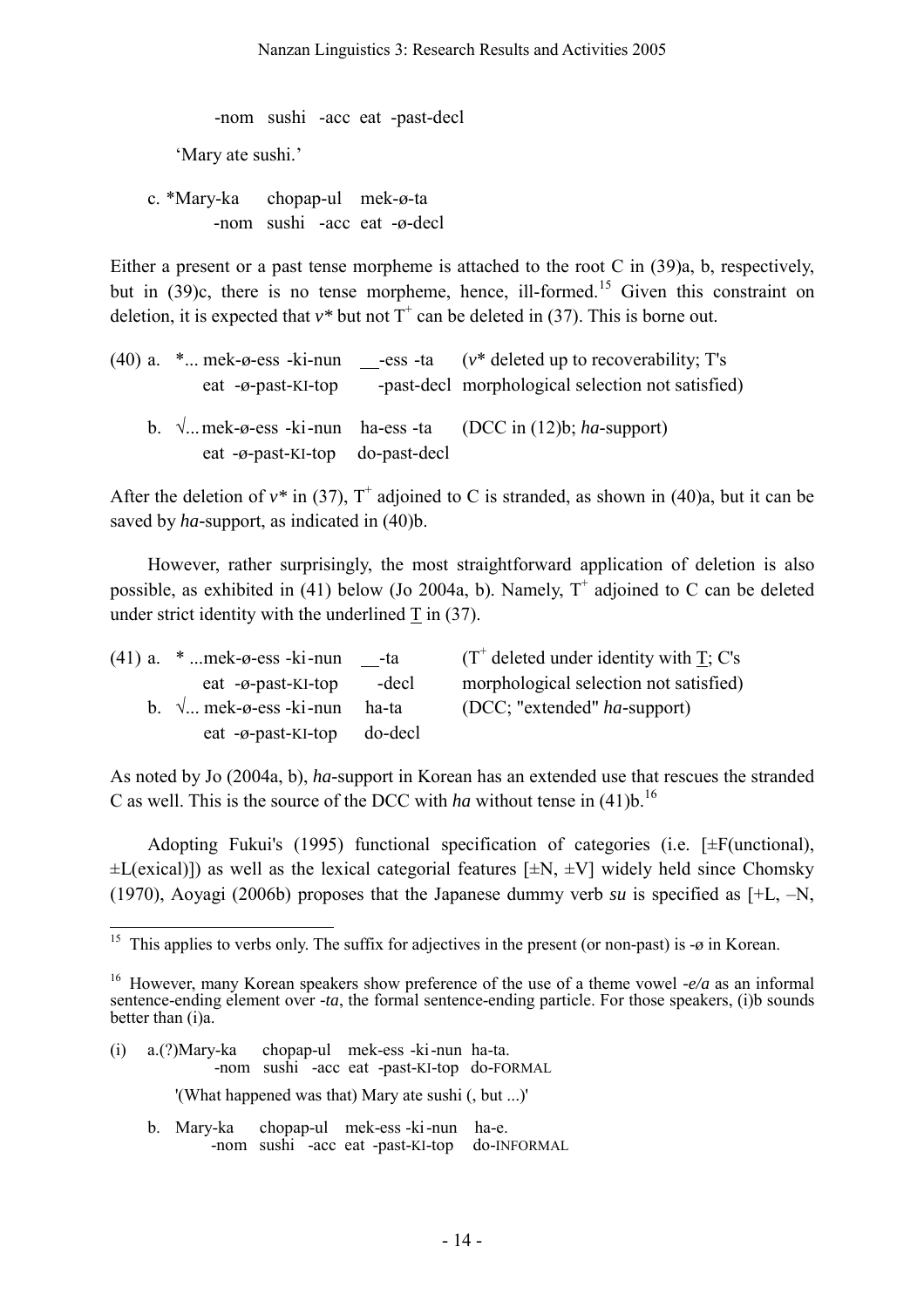$+V$ ] being neutralized with respect to the  $[±F]$  feature, so that it may substitute either the main verb V or the light verb *v*, where V, a pure lexical category, is specified as  $[-F, +L, -N, +V]$ and *v*, a hybrid, as  $[+F, +L, -N, +V]$ <sup>[17](#page-14-0)</sup> Furthermore, Fukui suggests that T is a pure functional category with verbal nature, being specified as  $[+F, -L, -N, +V]$ . If so, a natural extension is to assume that the Korean dummy verb *ha* belongs to a further generalized verbal category,  $[-N, +V]$ , being underspecified with respect to  $[\pm L]$  as well as  $[\pm F]$ . The following table provides the feature specification of the relevant functional categories in Japanese and Korean.

| (42) |                                 |           |                                    |  |
|------|---------------------------------|-----------|------------------------------------|--|
|      | <b>Functional Specification</b> |           | <b>Lexical Categorial Features</b> |  |
|      | T in J and K<br>$+F, -L$        |           | $-N, +V$                           |  |
|      | $\nu$ in J and K                | $+F, +L$  | $-N, +V$                           |  |
|      | V in J and $K$                  | $-F$ , +L | $-N, +V$                           |  |
|      | $su$ in $J$                     | $+I$ .    | $-N, +V$                           |  |
|      | $ha$ in K                       | none      | $-N, +V$                           |  |

To sum up this section, it has been shown that our PF head raising approach to Korean verbal morphology provides a principled account of the four possible patterns of the PCC in (14)–(17). Furthermore, our approach can provide an account of the fifth pattern, exemplified in (41)b, as a subtype of the DCC. This is possible because the Korean dummy verb *ha* is made to rescue stranded C as well as T and *v*.

# **4.4. Lowering as the result of Linearization**

Recall that we are proposing that while Korean takes the raising option, Japanese takes the lowering option in PF. However, lowering per se, as proposed by Embick and Noyer (2001), is not without problems. First of all, it is not entirely clear why traces in PF are innocuous to the Proper Binding Condition (PBC) (Fiengo 1980, Saito 1989). If the inflected verb from *tabe-ta* 'eat-past' is the result of successive cyclic head lowering as in (43), the traces of C, T and *v* are left unbound.

 $(43)$ 



The treatment of so-called VP adverbs other than *not* in English poses another problem.

<span id="page-14-0"></span> $\overline{a}$  $17$  See Aoyagi (2006b: chap. 2) for relevant discussions.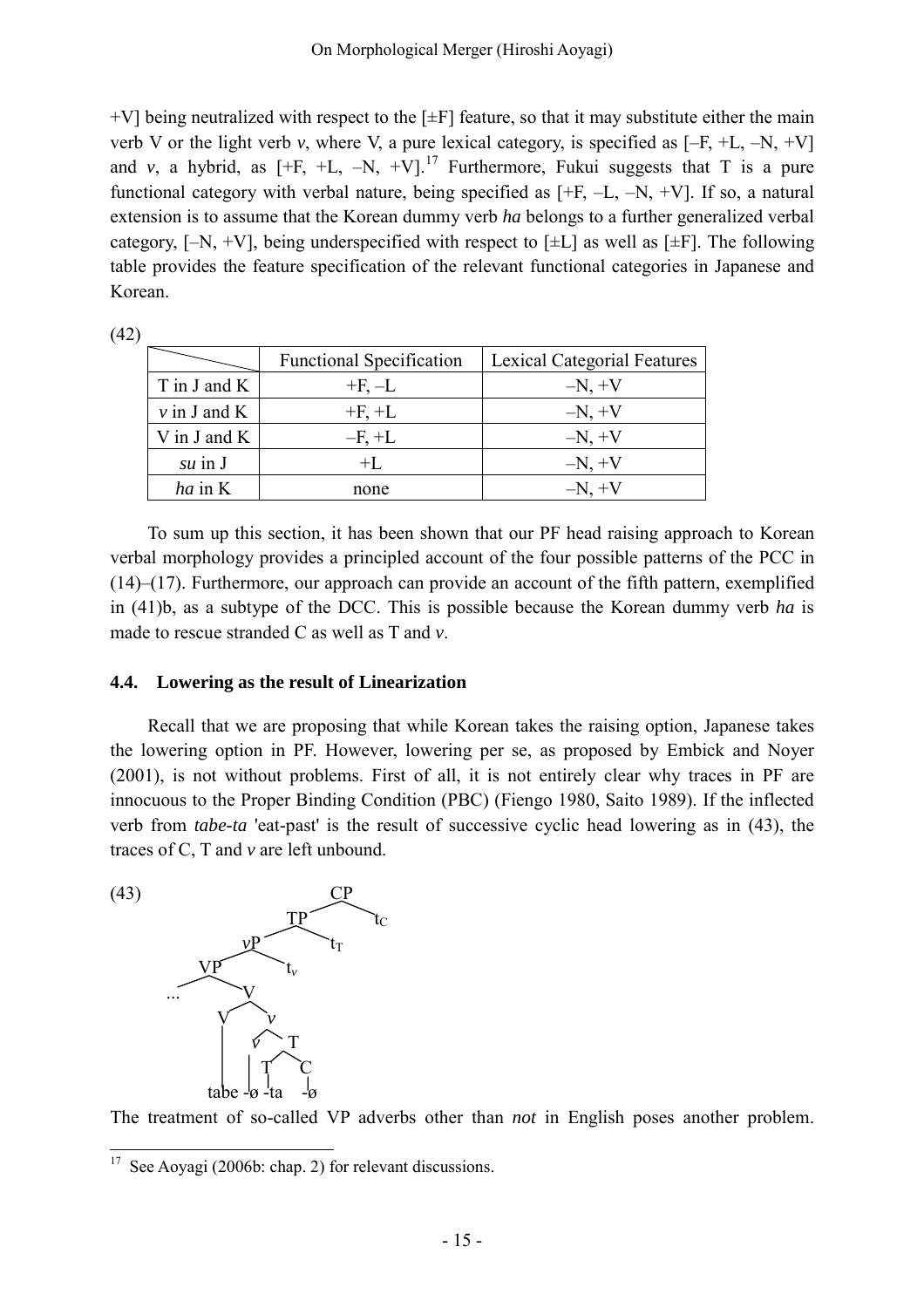Compare the examples in (44) with our earlier examples in (3)a, c, reproduced as (45)a, b.

- (44) a. John never/often/always kisses Mary.
	- b. \*John does never/often/always kiss Mary.
- (45) a. \*John not kisses Mary. b. John does not kiss Mary.

Unlike *not*, adverbs as in (44) do not trigger *do-*support. Noting this asymmetry, Embick and Noyer (2001) maintain that *not* is inherently a head, but other adverbs are maximal projections on their own; hence, only the former is visible with respect to the HMC. However, on bare phrase theoretic terms, they are indistinguishable in that they are both  $X^0$  and  $X^{max}$ simultaneously, just like topic/focus particles in Japanese and Korean in our terms. If the adverbs in (44)a as maximal projections are invisible to lowering of a head, the same should apply to *not* in (45)a, contrary to fact.

To circumvent the problems noted above, we will claim that the lowering effect obtains as the result of Linearization in the sense of Takano (1996) and Fukui and Takano (1998). Unlike Kayne (1994), these authors contend that the base constituent order is universally specifier-complement-head, and languages are parametrized with respect to head movement in the overt syntax; V raises to (the domain of) T in French, to *v* in English, but it stays in situ Japanese, etc. As an alternative to Kayne's Linear Correspondence Axiom (LCA), Fukui and Takano propose Linearization, which consists of Demerge and Concatenate, as in (46).<sup>[18](#page-15-0)</sup>

(46) Linearization (Fukui and Takano 1998: 41)

Applied to Σ, Demerge yields  $\{\alpha, \{\Sigma - \alpha\}\}\$ ,  $\alpha$  an  $X^{max}$  constituent of Σ, and Concatenate turns  $\{\alpha, \{\Sigma - \alpha\}\}\$ into  $\alpha + (\Sigma - \alpha)$ .

As we have assumed (see section 1 above), linear order is yet to be determined in early stages of the PF-side of the derivation. Linearization in (46) is an algorithm that applies to an arbitrary syntactic object  $\Sigma$  and determines its constituent order. If Linearization applies to  $\Sigma$  = XP below, Demerge first strikes out XP, as indicated in (47)a, and then Concatenate let YP  $(=[Spec, XP])$  precede the rest of XP (i.e. X') since the former is a maximal projection, as shown in (47)b.



Linearization applies successive counter-cyclically, erasing the mother node and aligning its daughters in a linear string. On the next stage, when Linearization applies to X' in  $(48)a$ ,  $X^{max}$ at this point, Demerge erases X', and Concatenate let ZP precede X, as indicated in (48)b.

<span id="page-15-0"></span> $\overline{a}$  $18$  For some arguments against the application of the LCA to OV languages like Japanese, see Takano (1996) and Aoyagi (1998b).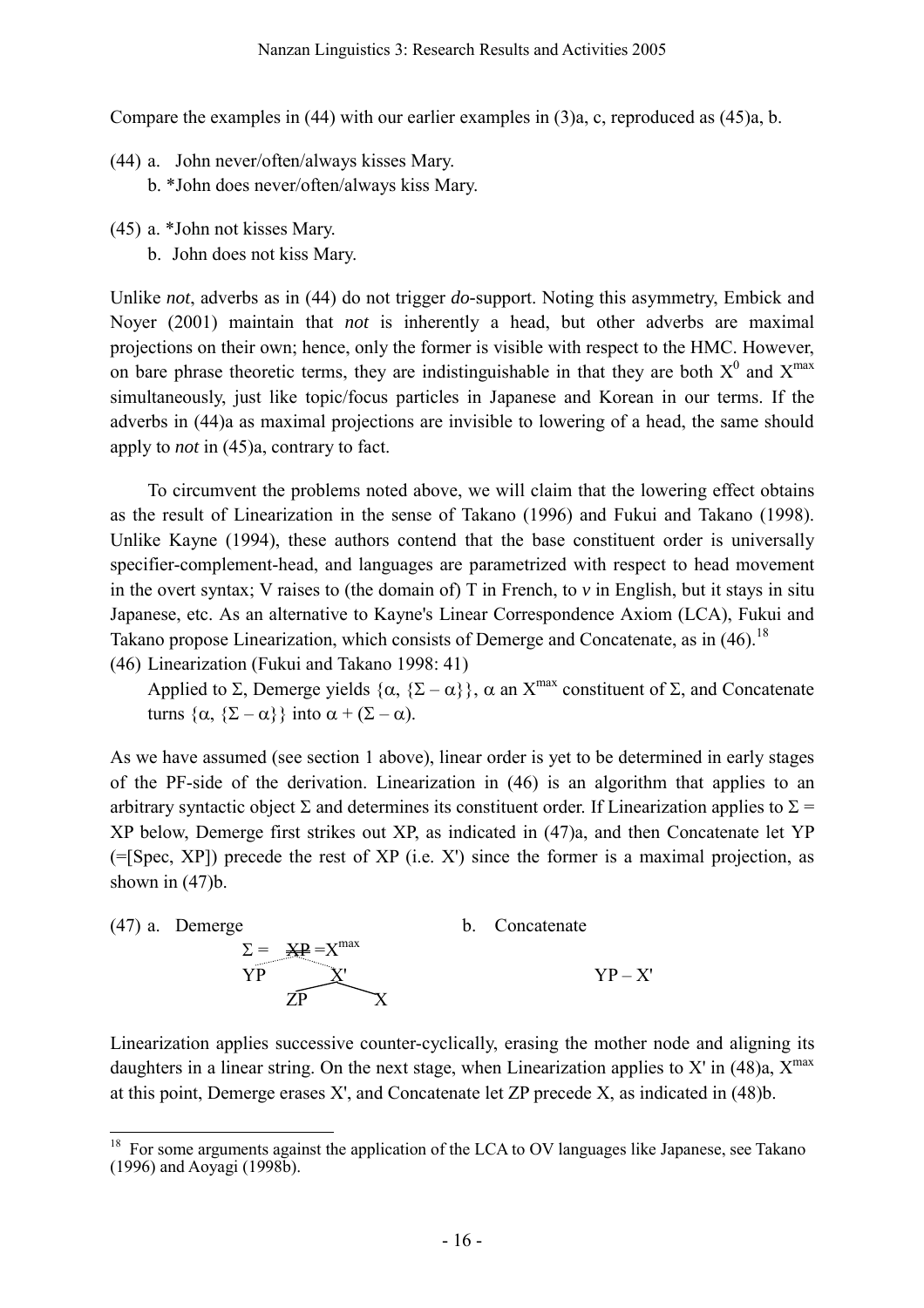(48) a. Demerge  
\n
$$
\Sigma = \frac{X!}{X} = X^{max}
$$
\n
$$
ZP - X
$$
\n
$$
ZP - X
$$
\n
$$
ZP - X
$$

As a result, the constituent order of XP is determined as  $YP - ZP - X$ . For Takano (1996) and Fukui and Takano (1998), this is what happens in languages like Japanese.

Note that in terms of Takano (1996) and Fukui and Takano (1998), Linearization is not sensitive to the morphological nature of heads. For instance,  $X (= X^0)$  in (48) may be either free or bound. Now we will add one point to Linearization: the moment that a [+bound] head is detached from its mother node by Demerge, it must be adjoined to the immediately lower head. If X in (48)a is [+bound], X is adjoined to the head of ZP as soon as Demerge applies to X', as shown below.

(49)  $\Sigma = \frac{\mathbf{V}^{\prime}}{N}$  ZP  $WP$   $Z+X_{[}$  Found

We take this to be the way that the lowering version of "morphological merger" is exercised in languages like Japanese. Applied to the phrase structure in (18) from the topmost CP down to *v*P, Linearization yields the complex head as in (50) (where the arguments are suppressed for expository reasons).



Notice that the conceptual problem associated with unbound traces in Embick and Noyer's (2001) analysis does not arise in our approach because the lowering effect is only a by-product of Linearization.<sup>[19](#page-16-0)</sup>

#### **4.5. The PCC in Japanese**

Based on the discussions above, we will account for the fact that Japanese allows only the DCC among the variety of PCCs that are allowed in Korean in this section.

<span id="page-16-0"></span> $19\,$ <sup>19</sup> Naturally, Linearization should apply after head raising in PF in Korean. We will turn to this point in section  $\vec{4}$  6.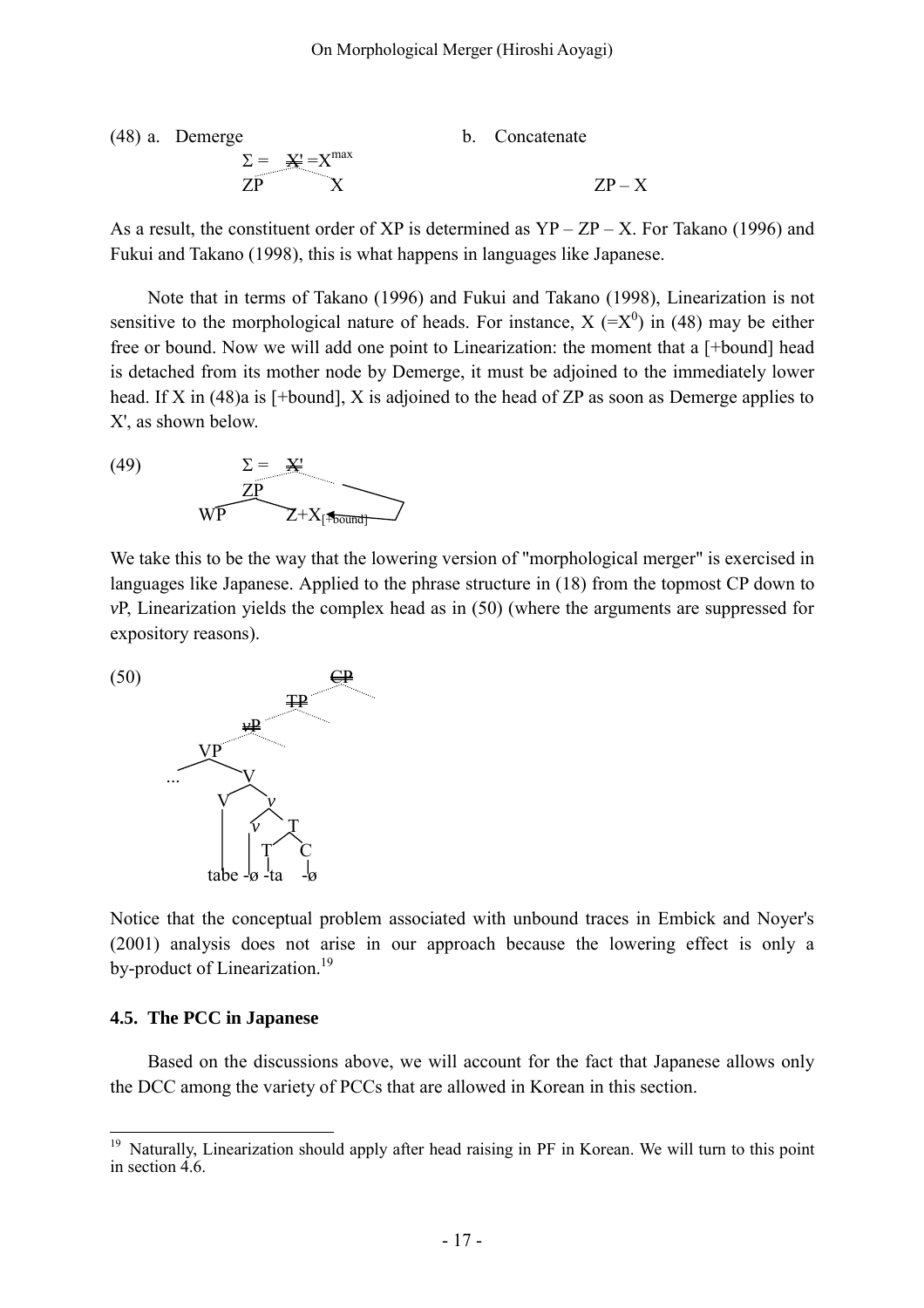# **4.5.1. When** *-wa* **adjoined to VP**

First, we consider the case where *-wa* is adjoined to VP. Linearization applies successive counter-cyclically, first to the topmost CP, and then to TP. Since C and T are both [+bound], each head must be adjoined to the immediately lower head as soon as it is detached by Demerge. The representation after Linearization applied to TP is like (51), where C is adjoined to T and T is adjoined to *v*.



On the next cycle down, where Linearization applies to  $vP$ ,  $v$  is detached by Demerge. Since  $v$ is [+bound] by assumption, it must be adjoined to the immediately lower head *-wa*. Next, when Linearization applies to the upper segment of VP, *-wa* is detached by Demerge. Since this particle is also [+bound], it must instantly be adjoined to  $V^{20}$  $V^{20}$  $V^{20}$  Eventually, the complex head as in (52) will be formed.



Recall that each functional head in Japanese is morphologically subcategorized for a particular stem (see table (21) above). In (52) the morphological requirements of C and T are met. However, *v* is stranded from V due to the intervention of the particle *-wa*; hence, the linear string in (53)a is impermissible. However, Japanese is equipped with a rescue operation, *su-*support, which is an analogue of *ha-*support in Korean. *Su-*support rescues the stranded *v*, yielding (53)b, that is, the DCC in (10)a.

(53) a. \*... tabe-wa -ø-ta -ø (*v*'s morphological selection not satisfied)

<span id="page-17-0"></span> $\overline{a}$  $20$  Exactly speaking, the result of Demerge applied to the upper segment of VP is a set of syntactic objects consisting of two maximal projections, the lower segment of VP (= $V^{max}$ ) and *-wa*<sup> $\sigma$ /max</sup>. As pointed out by Aoyagi (1998b) and Takano (2005), adjuncts in general are problematic to Fukui and Takano's (1998) Linearization as well as Kayne's (1994) LCA. In this case, however, given that the morphological requirement of the particle (i.e. [+bound]) must be satisfied immediately, the general problem associated with adjuncts does not arise.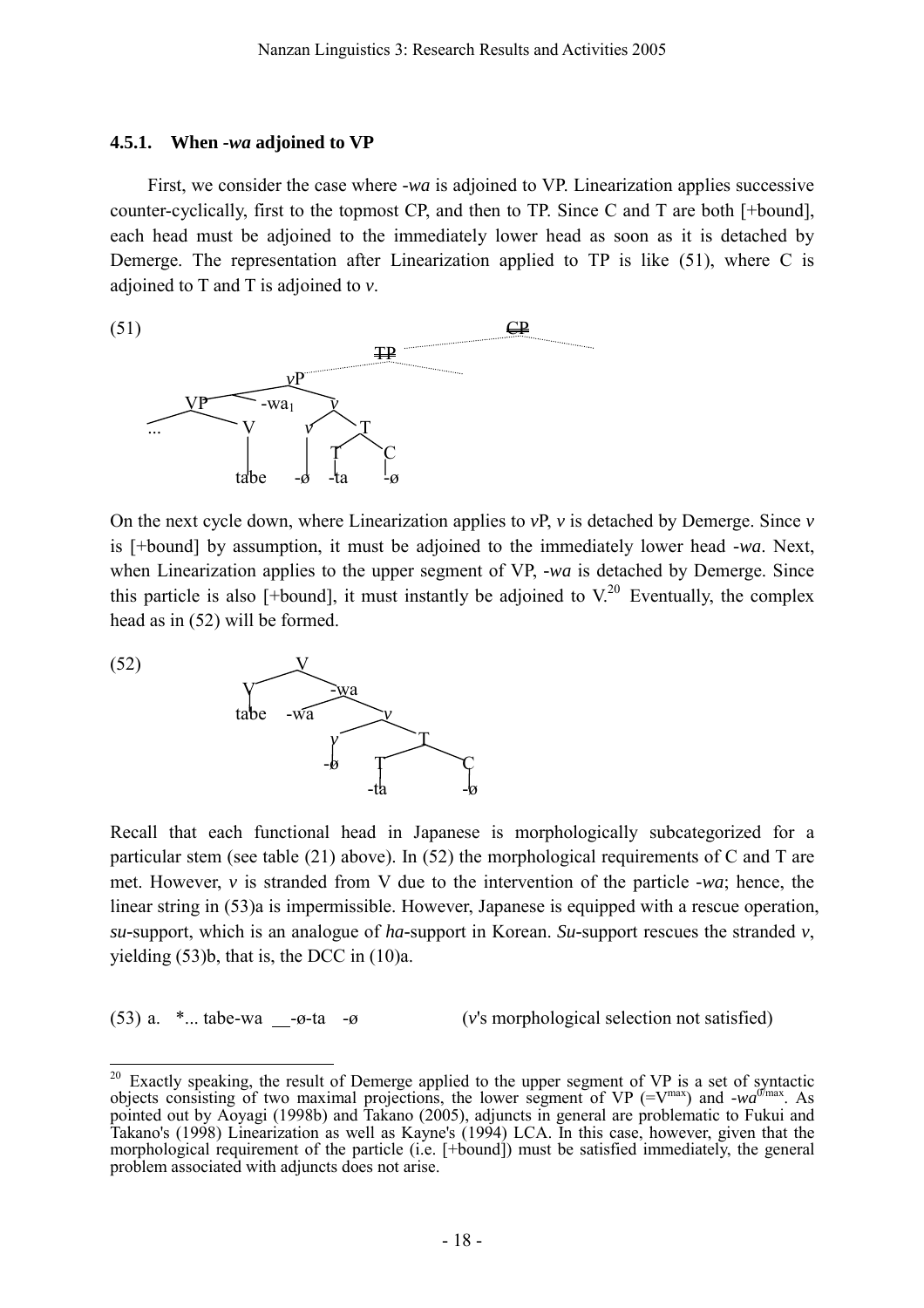|                                                    | eat -top $-\varnothing$ -past- $\varnothing$   |                               |
|----------------------------------------------------|------------------------------------------------|-------------------------------|
| b. $\sqrt{ }$ tabe-wa si- $\varphi$ -ta- $\varphi$ |                                                | (DCC in $(10)a$ ; su-support) |
|                                                    | eat -top $do-\varnothing$ -past- $\varnothing$ |                               |

#### **4.5.2 When** *-wa* **adjoined to** *v***P**

When *-wa* is adjoined to *vP*, Linearization applies in a similar way. The only difference is the order of adjoined heads. In this case, the complex head in (54) is finally formed.



In (54) the morphological requirements of C and *v* are satisfied. However, T is stranded from *v* by the presence of *-wa*, which will end in an impermissible string in (55)a.

| $(55)$ a. $*$ tabe- $\emptyset$ -wa -ta - $\emptyset$ | (T's morphological selection not satisfied) |
|-------------------------------------------------------|---------------------------------------------|
| eat $-\varphi$ -top -past- $\varphi$                  |                                             |
| b. $\sqrt{\ }$ tabe- $\varphi$ -wa si-ta- $\varphi$   | (DCC in $(10)a$ ; su-support)               |
| eat $-\varphi$ -top do-past- $\varphi$                |                                             |

As argued by Aoyagi (1998b, 2006b), the Japanese dummy verb *su* is a generalized verb that can substitute either V or *v* (see table (42) above). Hence, *su-*support can be employed to save the stranded T, which is subcategorized for *v*. The use of *su-*support yields the permissible linear string in (55)b, which turns out to be the same as (53)b, since *v* is morphologically ø. Hence, either (53)b or (55)b can be the source of the DCC in (10)a.

#### **4.5.3 When** *-wa* **adjoined to TP**

Theoretically speaking, adjunction of *-wa* to TP should be possible in Japanese as well. If *-wa* is adjoined to TP, successive counter-cyclic application of Linearization produces the complex head in (56).

 $(56)$  V *v* tabe  $-\infty$  T  $-\infty$  $-ta$  -wa  $C$ 

-ø

In (56) the morphological requirements of T and *v* are satisfied, but that of C is not, because it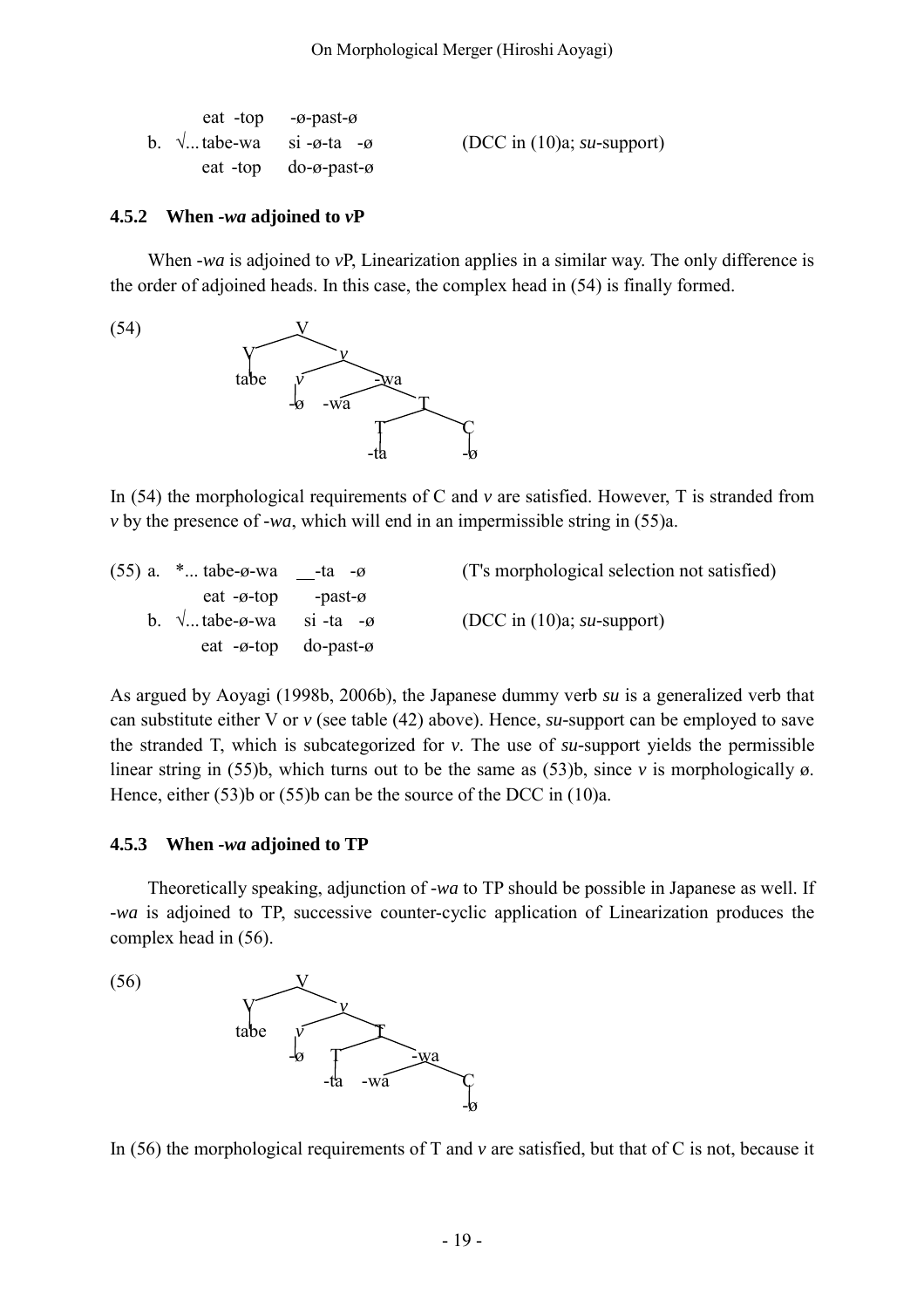is stranded from T by the presence of *-wa*, resulting in an impermissible string in (57)a.

| $(57)$ a. $*$ tabe- $\emptyset$ -ta -wa - $\emptyset$<br>eat $-\varnothing$ -past-top          | $-\varnothing$ | (C's morphological selection not satisfied) |
|------------------------------------------------------------------------------------------------|----------------|---------------------------------------------|
| b. $*$ tabe- $\emptyset$ -ta -wa su- $\emptyset$<br>eat $-\vartheta$ -past-top do- $\vartheta$ |                | (No "extended" $su$ -support)               |

Recall that in Korean, *ha-*support can rescue stranded C (as well as T and *v*) owing to its underspecified feature composition (see table (42) above). However, unlike *ha-*support in Korean, *su-*support in Japanese is not able to rescue stranded C. After all, adjunction of *-wa* to TP, though theoretically possible, may not generate a permissible linear string.

To sum up sections 4.3 and 4.5, our proposal can make a principled account of all facts observed in our earlier examples in  $(10)$ – $(13)$ . Specifically, the presence of RCC in Korean and its absence in Japanese follows from our proposal that while Korean employs head raising that forms a non-trivial chain in PF, Japanese exhibits the effect of head lowering as the result of Linearization. Furthermore, the possibility of adjoining a particle to TP in Korean and its impossibility in Japanese need not be stipulated. It follows from different modes of verbal agglutination and the presence and absence of the "extended" use of the dummy verb.

### **4.6 Head movement in PF and Linearization in Korean**

We will return to the question as to how head raising in PF interacts with Linearization in Korean. To begin with, let us consider simple declarative sentences. Naturally, head raising takes place before Linearization applies. Furthermore, due to the Chain Minimization Principle in (32), all chain links except the highest one are deleted, as shown in (58).

 TP C *v*P tT T C  $\chi \rho \qquad t_* \qquad \nu \qquad T$  $\therefore$  **t**<sub>¥</sub> **v**  $\forall$  *v* mek -ø-ess-ta

 $(58)$ 

Linearization applies to the structure in (58) from top to bottom in exactly the same way it does in Japanese. First, Demerge erases the topmost CP, and then Concatenate let TP precede C, as indicated in (59).



Note that the complex C need not be adjoined to any host because the morphological requirements of the functional affixes are all satisfied inside that complex. At ensuing cycles,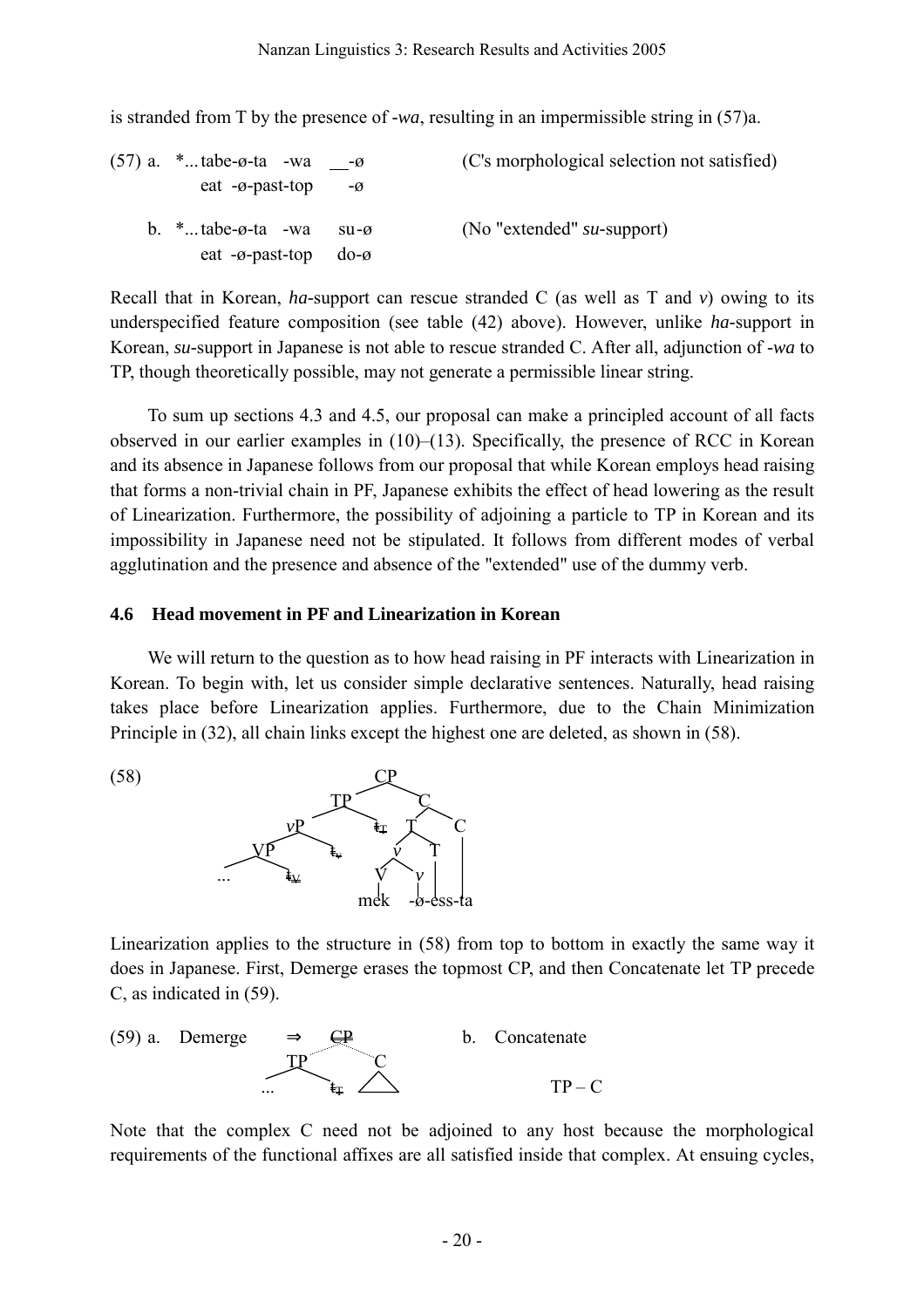Linearization applies from TP down. Since (59)b entails that all constituents included in TP precede the complex C, the strict head-finality of Korean is ensured.

Next, let us consider the case of PCCs where *-nun* is adjoined to *v*P, for instance, as discussed in section 4.3.2. After head raising in PF, Linearization applies successive counter-cyclically. First, Demerge erases the topmost CP in the same way that it does in (59)a, and then Concatenate let TP precede the complex C in the same way that it does in (59)b.



Again, (60)b ensures that the verb stem together with a chunk of functional affixes will appear sentence-finally. What makes (60) distinct from (58) is the presence of *-nun* adjoined to *v*P. When Linearization applies to the upper segment of *vP*, *-nun* must be adjoined to the trace of *v*, which is composed of  $V+v$ , as soon as Demerge erases that segment. Recall that the trace of  $v$ must be put to pronunciation because *-nun* requires a non-silent host. On the next cycle, Demerge erases the lower segment of *vP*, and Concatenate let VP precede the head (=the trace of *v*) to which *-nun* is adjoined, as demonstrated in (61).



All in all, Linearization correctly yields the surface constituent order in the PCC. The most straightforward output is the RCC in (11)b, SUB-OBJ*-mek-ki-nun mek-ess-ta* 'sub-obj-eat-KI-top eat-past-decl.' If the complex headed by *v* within the highest link C is deleted under identity with the link to which *-nun* is adjoined, the DCC in (10)b, *mek-ki-nun*  $ha\text{-}ess\text{-}ta$  'eat-KI-top do-past-decl,' will result.<sup>[21](#page-20-0)</sup>

# **4.7. English vs French**

<span id="page-20-0"></span> $21\,$ <sup>21</sup> Note that the position of subject at Spell-Out, whether it is in [Spec, TP] or [Spec, *v*P], does not affect the text discussion. In either position, it is detached earlier than the complex head that includes *-nun* in (61)a. The same qualification applies to object as well. (61)b ensures that all constituents included in VP precede the complex head in which *-nun* is included. See Fukui and Takano (1998) for relevant discussions.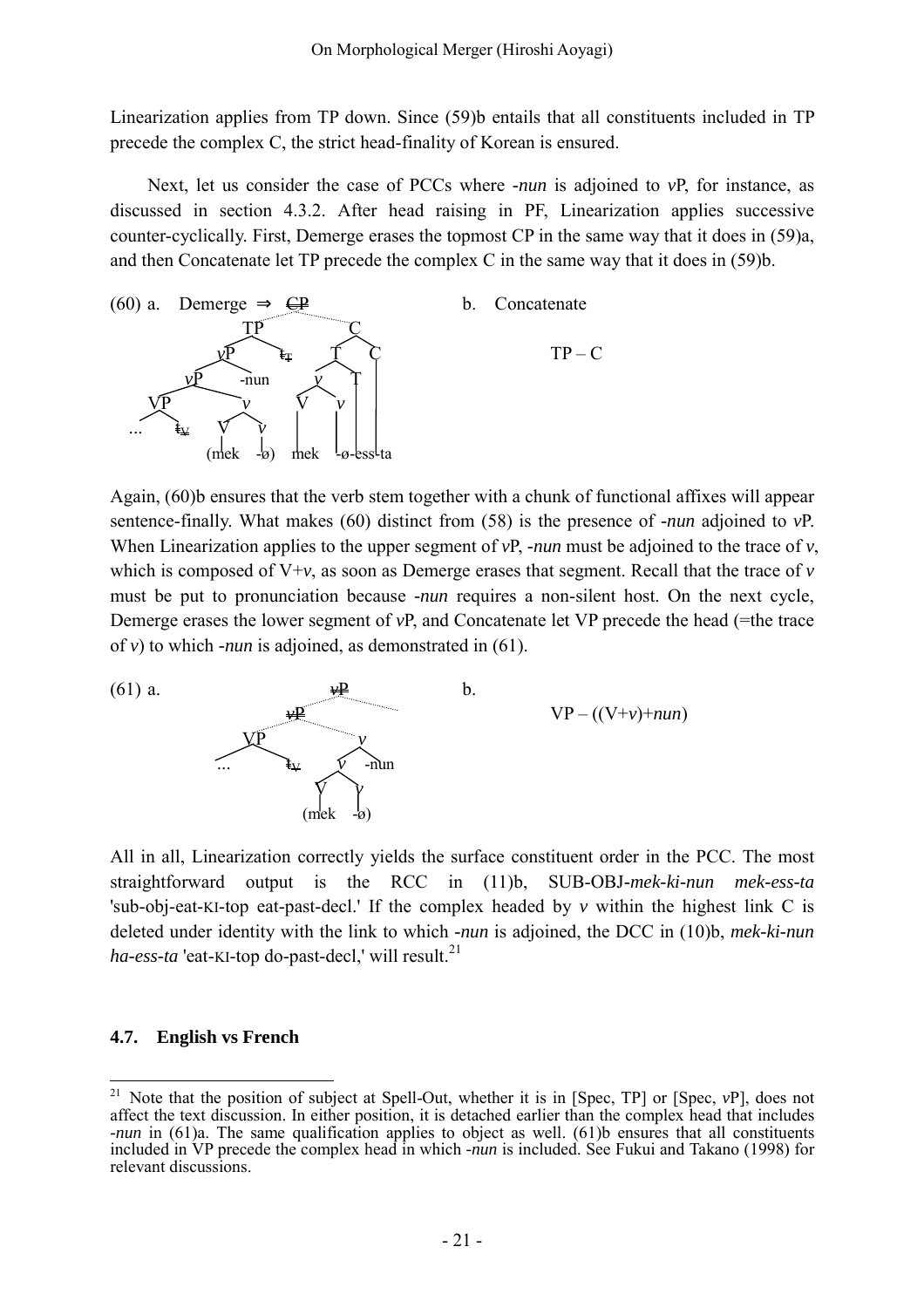Before closing this section, we will reconsider the presence and absence of *do-*support in English and French negative sentences. Following Fukui and Takano (1998), we will assume that head movement in the overt syntax is "substitution" to a specifier. In this respect, head movement in the overt syntax is distinct from head raising in PF because the latter takes the form of head-to-head adjunction, as we have assumed above.<sup>[22](#page-21-0)</sup> Recall that for Fukui and Takano, specifier-complement-head is the base constituent order across languages, and languages are parametrized with respect to V-raising. In OV languages like Japanese and Korean, there is no V-raising in the overt syntax; hence, the head finality is maintained. On the other hand, both English and French employ V-raising, but they exhibit a difference in how far V can raise. Fukui and Takano claim that while V in French can raise as high as the domain of TP, V in English can only raise to the domain of *v*P. Given this, simple transitive sentences in these two languages will have the following representations at some point in the derivation.



V in English raises to an inner specifier position of *v*P as shown in (62)a, and V in French raises to an inner specifier position of TP as shown in (62)b.

Departing from Fukui and Takano  $(1988)^{23}$ , we assume that T in English and French is morphologically specified as  $[+bound]$  and  $+[V_$ ], and that the inflected verb is the result of fusion of  $[V+T]$  in the sense of Halle and Marantz (1993).<sup>[24](#page-21-2)</sup> Fusion can be fed by movement or "morphological merger" in the sense that we have elaborated on above. Now we propose that French, but not English, further allows movement of T to V either in the overt syntax or in PF. If it takes place in the overt syntax, it ends up in the form of adjunction to a specifier  $(=X^{max})$  as indicated in (63)a. If, on the other hand, it takes place in Morphology in PF, it is an instance of head-to-head adjunction as indicated in (63)b.

(63) a.  $[V^{0/max} | V^{0/max} + T^{0/max}]$ (adjunction to specifier in the overt syntax)

<span id="page-21-0"></span> $22$ <sup>22</sup> It can be taken that heads do not project in PF in the same way that they do in the overt syntax. For an alternative approach to head movement in the overt syntax and its effect on Linearization, see<br>Takano (1996).<br><sup>23</sup> It seems that Fukui and Takano togithy common that and the particular property of the particular partic

<span id="page-21-1"></span>It seems that Fukui and Takano tacitly assume that verbs in English and French are inflected at Numeration, and they are checked against a relevant functional head (i.e. T or *v*) during the course of derivation.

<span id="page-21-2"></span><sup>&</sup>lt;sup>24</sup> On the other hand, we assume with Fukui and Takano (1998) that the light verb  $\nu$  does not have such morphological specifications, hence, negligible in terms of Linearization in these languages.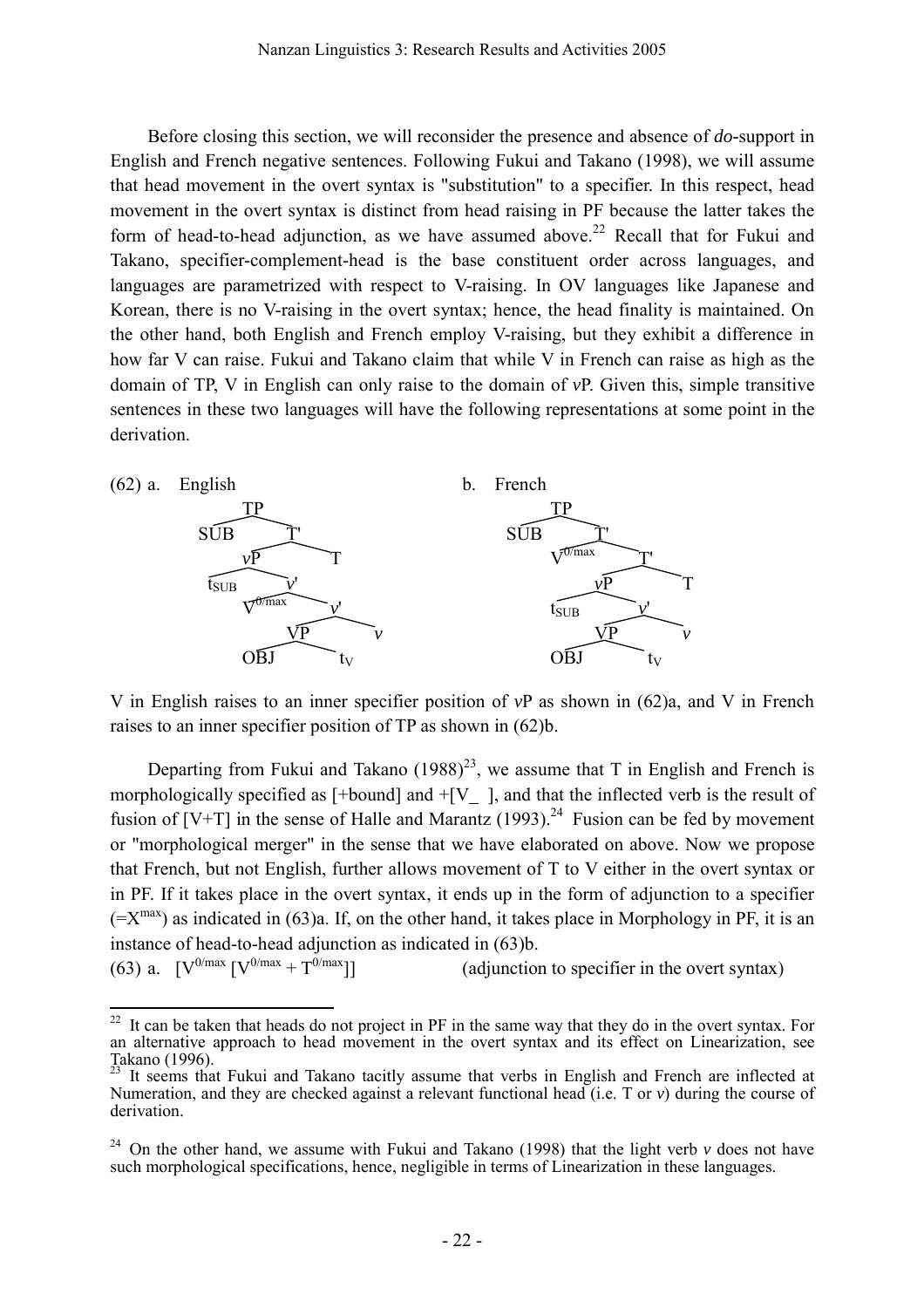b.  $[V^{0/max} [V^0 + T^0$ 

(head-to-head adjunction in PF)

In either case, French successfully feeds fusion of  $[V+T]$  before Linearization applies in PF, as shown in (64).

(64) French (before Linearization)



Naturally, Linearization applies to (64) from top to bottom in French as well. It first applies to the topmost TP, Demerge erases TP, and Cocatenate let the subject precede T'. On the next cycle, Demerge erases the upper segment of T', and Concatenate let [V+T] precede the lower segment of T' since [V+T], formed in either way in (63), counts as a maximal projection. Thus, successive counter-cyclic application of Linearization eventually yields the correct SUB-[V+T]-OBJ order.

On the other hand, English is not able to feed fusion of  $[V+T]$  before the application of Linearization at PF. Linearization first targets the topmost TP. Demerge erases it, and Concatenate let the subject  $(=X^{max})$  precede T'. On the next cycle, Linearization applies to T'. Since T in English is [+bound] by assumption, it must be adjoined to the closest head below, that is V, as soon as Demerge detaches it from T', as shown in (65).

(65) English (Morphology in PF)



Because the  $[V+T]$  complex thus formed is not distinct from  $(63)b$ , Linearization, when applied to the upper segment of  $v'$ , let the  $[V+T]$  complex as  $X^{max}$  precede the lower segment of *v*'. After all, SUB-[V+T]-OBJ, the same surface constituent order as in French, results in English.

However, English and French diverge when sentential negation comes into play a role (see our earlier example in (1) and (3)). Suppose that NEG is a head and a maximal projection simultaneously (i.e. NEG<sup>0/max</sup>) which is adjoined to *vP*, the smallest CFC. Then, the following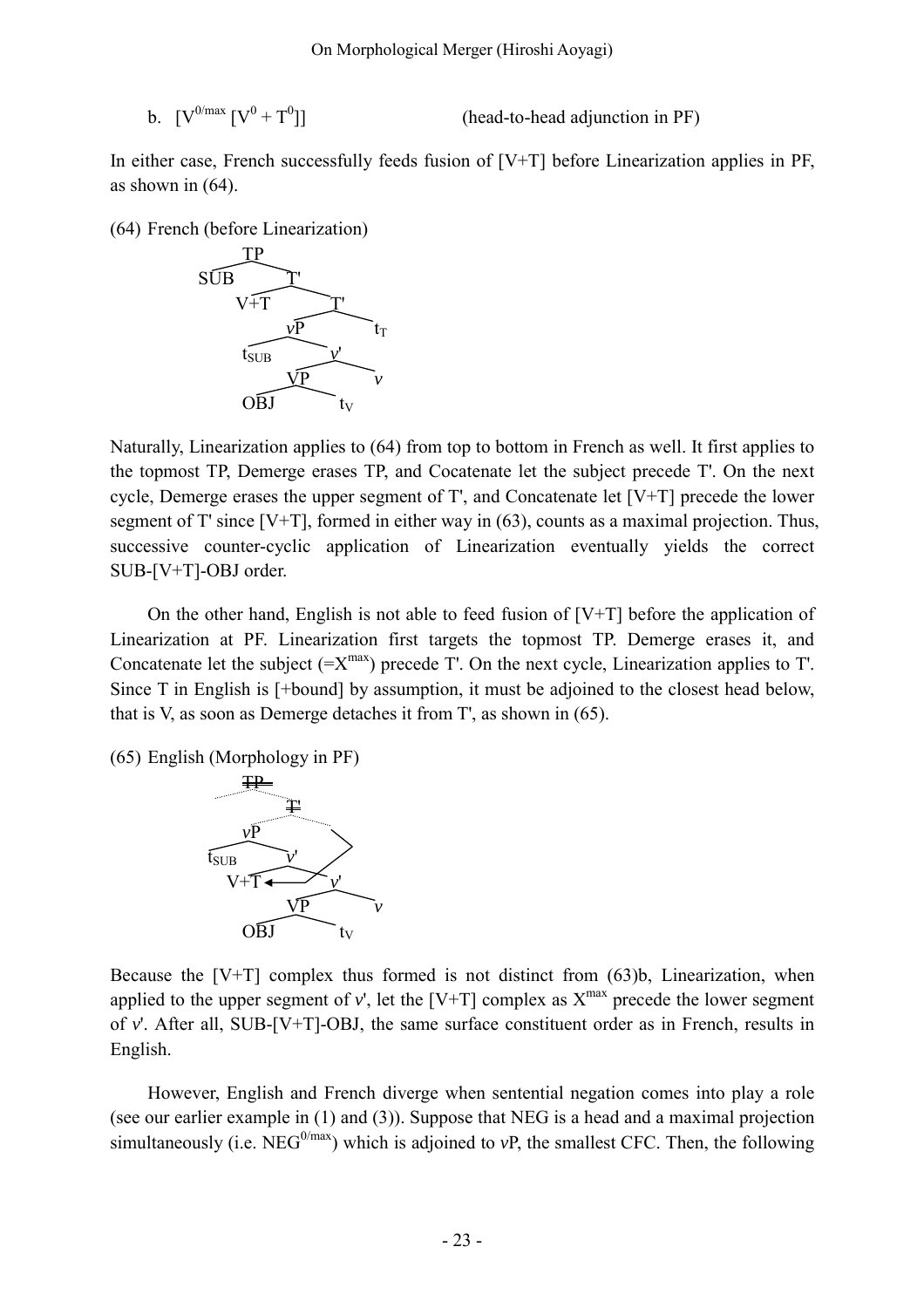representations will obtain after V-raising takes place in each language.



What happens in French is rather straightforward. T is adjoined to V either in the overt syntax or in PF exactly in the same way as in (64), and Linearization, applied successive counter-cyclically, yields the SUB-[V+T]-NEG-OBJ order as in (1)a, a favorable result.

On the other hand, what happens in English negative sentences is a little more complicated. At the second cycle from the top, as soon as Demerge erases T', T must be adjoined to NEG, but not V, because the former is the closest head from T, as shown in (67).

(67) English (Morphology in PF)



Since NEG is not an appropriate host to realize the verbal and agreement features of T, the [NEG+T] complex, as it is, may not yield a correct PF output. In such a case, we propose, the relevant features of T are discharged by fission in the sense of Halle and Marantz (1993). According to Halle and Marantz, fission is an operation that discharges a subset of features from one morphological head so that the discharged features and the residue will be spelled out in two separate vocabulary items. Suppose that the features of T, including tense, agreement and verbal features, are discharged from the [NEG+T] complex by fission, as in (68). Then, Vocabulary Insertion may target the discharged features of T and the residue of NEG separately, as in  $(69)a$ , b, respectively.<sup>[25](#page-23-0)</sup>

(68) fission

<span id="page-23-0"></span> $25\,$ <sup>25</sup> According to Choe (2006), the Korean preverbal ("short-from") negation is also the result of fission.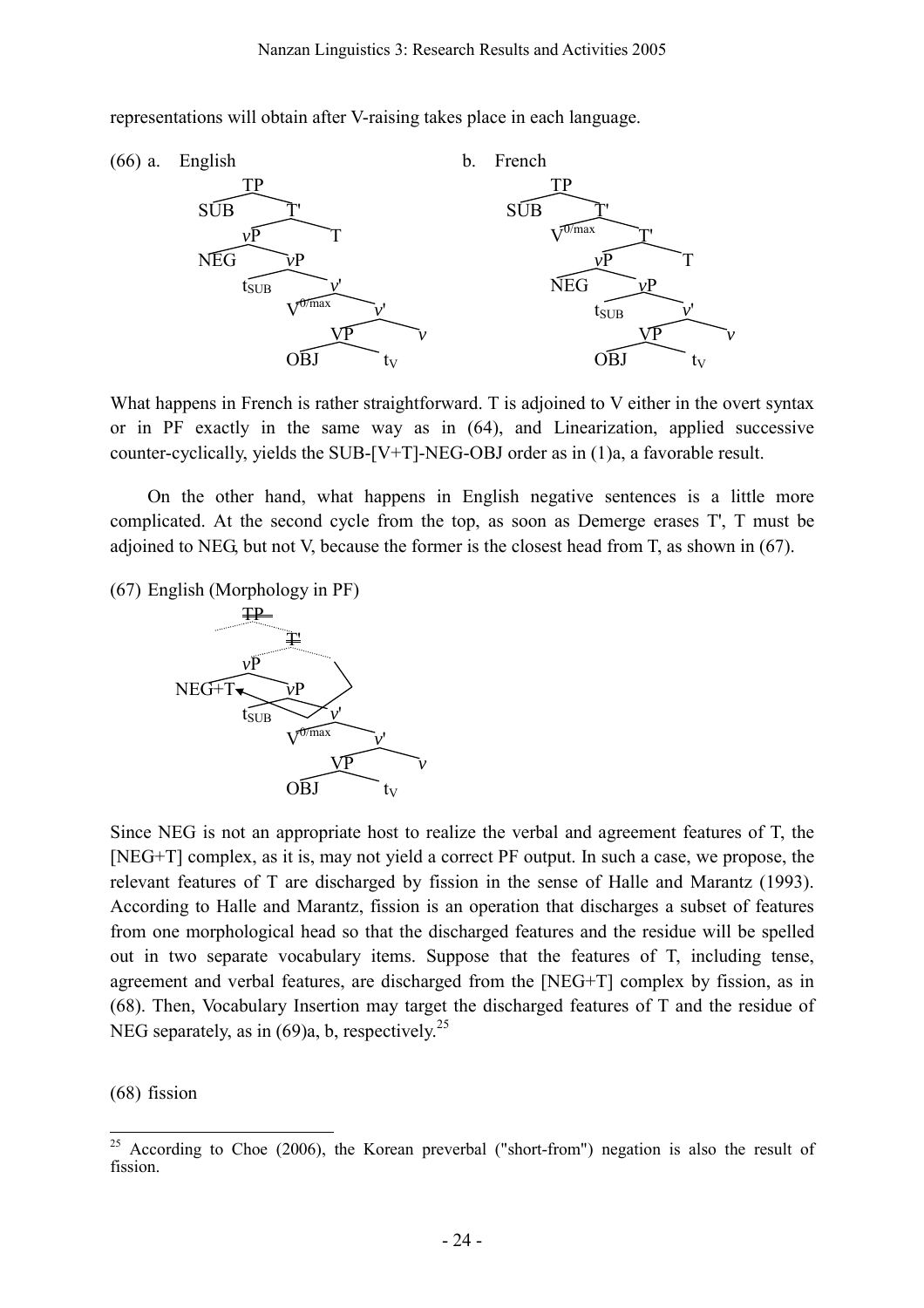$\{T\}$   $\{NEG\}$   $\leftarrow$   $\{NEG+T\}$ 

(69) Vocabulary Insertion

a.  $/\text{does}/ \leftarrow \longrightarrow \{[-past], [3S], [-N, +V], ...\}$ b.  $/not \iff$  {[+neg]}

Inasmuch as the English *do-*support can be conceived of this way, Linearization, applied to the negative sentence in English of the form in (67), eventually yields the correct surface constituent order, i.e., SUB-*does*-*not*-V-OBJ, as in (3)c.[26](#page-24-0)

The purpose of this subsection is to make regression to English and French negative sentences. As we have seen, our analysis of verbal morphology in Japanese and Korean with recourse to Linearization is not orthogonal to the presence and absence of *do-*support in English and French negative sentences.

# **5. Further evidence**

Our proposal that while the appropriate mechanism for verbal agglutination in Korean is head raising in PF, that in Japanese is the lowering effect of Linearization not only accounts for the PCC in the two languages, but it also receives an empirical support from some other facts of Japanese and Korean morphology.

# **5.1. Honorific suppletion in Korean**

First, honorific suppletion in Korean seems to support our view that Korean opts for head raising. Korean has a productive honorific suffix *-(u)si*, which can generally be attached to verbs as well as adjectives, as exemplified in (70) and (71).

| $(70)$ a. ka-n -ta    | b. ka-si -n -ta      |
|-----------------------|----------------------|
| go-pres-decl          | go-hon-pres-decl     |
| c. ka-ss -ta          | d. ka-si -ess -ta    |
| go-past-decl          | go-hon-past-decl     |
|                       |                      |
|                       |                      |
| $(71)$ a. ilk -nun-ta | b. ilk -usi -n -ta   |
| read-pres-decl        | read-hon-pres-decl   |
| c. ilk -ess -ta       | d. ilk -usi -ess -ta |

However, some verbs take suppletive forms. For example, the past tense honorific forms of

<span id="page-24-0"></span> $\overline{a}$ <sup>26</sup> Our current approach to *do*-support in English does not instantly account for the noted asymmetry between *not* and other adverbs (see our earlier examples in (44) and (45)). This asymmetry led<br>Bobaljik (1995) to stipulate that adverbs other than *not* are invisible to morphological merger. Bobaljik (1995) to stipulate that adverbs other than *not* are invisible to morphological merger. However, adverbs other than *not* may appear either much higher in the domain of TP or lower than V within the domain of *vP*. Indeed, Boskovic and Lasnik (2003) point out the possibility that adverbs other than *not* in English are base-generated higher than T. I would like to thank Yuji Takano for drawing my attention to Boskovic and Lasnik's work.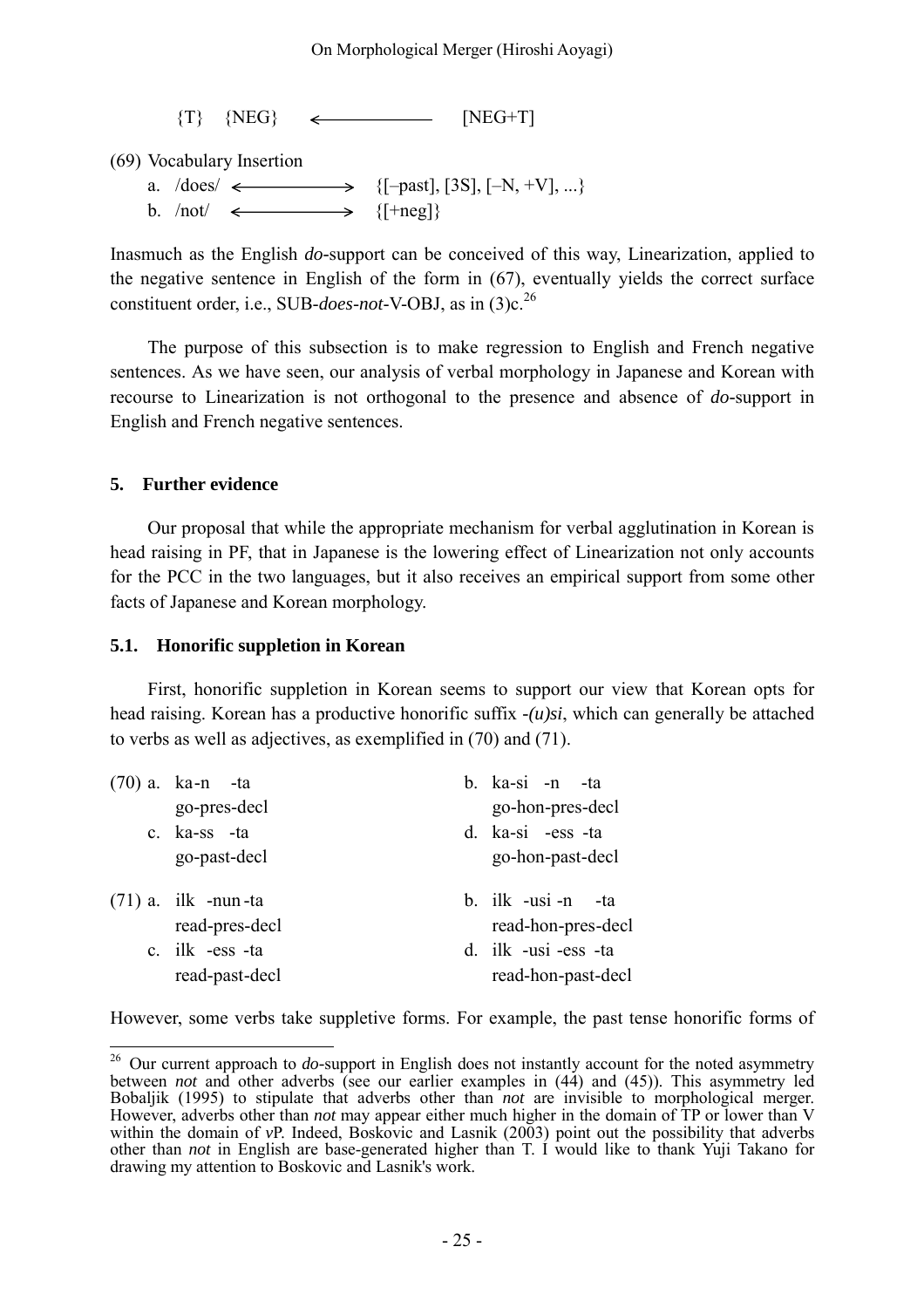*ca-ta* 'to sleep' and *mek-ta* 'to eat' are *cwumwusi-ta* 'to sleep.hon' and *capswusi-ta* 'to eat.hon,' respectively, but not *\*ca-si-ta* or *\*mek-usi-ta*. This suppletive process affects neither tense nor the declarative ending, as shown by the parallelism in the functional domain between the regular cases in (70)–(71) and the suppletive cases in (72)–(73).<sup>[27](#page-25-0)</sup>

| $(72)$ a.   | ca -n -ta            | b. $*ca$ -si -n -ta / cwumwusi-n -ta       |  |  |
|-------------|----------------------|--------------------------------------------|--|--|
|             | sleep-pres-decl      | sleep-hon-pres-decl / sleep.hon -pres-decl |  |  |
| $c_{\cdot}$ | ca <u>-ss</u> -ta    | d. $*ca$ -si -ess -ta / cwumwusi-ess -ta   |  |  |
|             | sleep-past-decl      | sleep-hon-past-decl / sleep.hon -past-decl |  |  |
|             |                      |                                            |  |  |
|             | $(73)$ a. mek-nun-ta | b. $*$ mek-usi-n -ta / capswusi-n -ta      |  |  |
|             | eat -pres-decl       | eat -hon-pres-decl / eat.hon -pres-decl    |  |  |
|             | c. mek-ess-ta        | d. *mek-usi-ess -ta / capswusi-ess -ta     |  |  |
|             | eat -past-decl       | eat -hon-past-decl / eat.hon -past-decl    |  |  |

This indicates that this suppletive process only targets the verb stem (i.e. "root") and the honorific feature. Given that the relevant honorific feature resides in  $v$ , and only constituents can be targets of suppletion (or Vocabulary Insertion in the sense of Halle and Marantz 1993), V and *v* can form a constituent that excludes T and C only if the raising option is taken, as exhibited in (74).



The complex head formed by head raising includes a constituent that consists only of  $V+v$ , as shown in (74)a, but the complex head formed as the result of Linearization does not, as shown in (74)b. This can be taken that while the verb root ( $\sqrt{V}$ ) suffixed with a [-honorific] *v* is spelled out as a non-honorific verb, the same verb root with a  $[+$ honorific]  $\nu$  as an honorific verb, as domonstrated in (75)a, b, respectively.

(75) a.  $\sqrt{\det + v_{[-\text{hon}]}} \leftarrow \frac{}{\text{Im} \cdot \det}$  (non-honorific verb)

<span id="page-25-0"></span> $\overline{a}$  $27$  In Korean, the present and past tense suffixes exhibit allomorphism. The present tense suffix appears as *-nun* for consonant-stem verbs like *mek* 'eat,' but it appears as *-n* for vowel-stem verbs like *ca* 'sleep.' The choice of the theme vowel contained in the past tense suffix depends on the final vowel of the verb stem. If it is [a] or [o] ("light vowel"), the past tense suffix is *-ass*; however, if the vowel stem verb ends in [a], the suffix gets shortened to be *-ss*, as in (58)c. On the other hand, if the final vowel of the verb stem is anything else ("dark vowel"), the past tense suffix is *-ess*.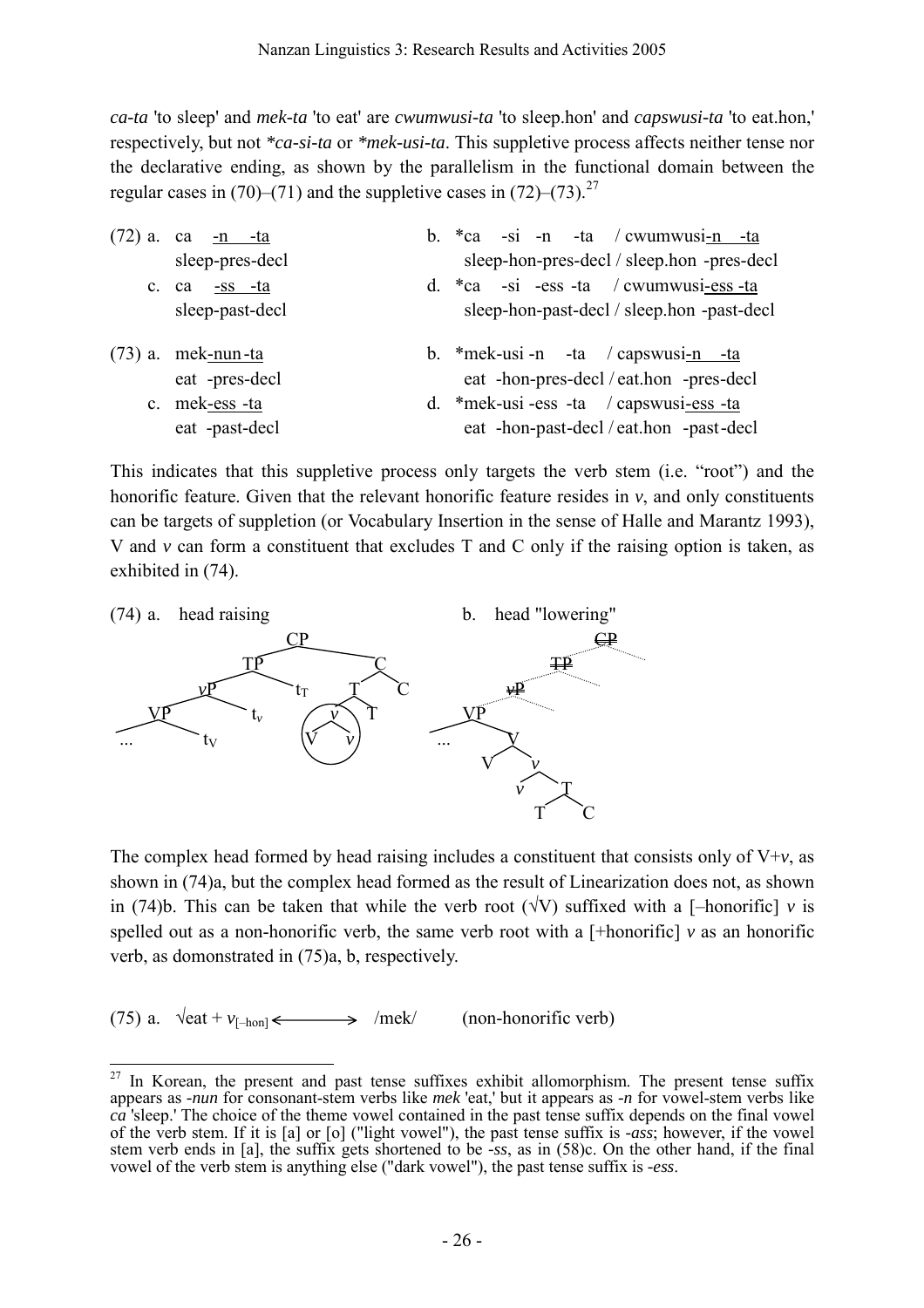b.  $\sqrt{\text{eat} + v_{\text{I+hon}} \leq \sqrt{\text{capswu}}$  (honorific suppletive verb)

This is a welcome result for our analysis of Korean verbal morphology.<sup>[28](#page-26-0)</sup>

# **5.2 Adjectival suppletion in Japanese**

Furthermore, our proposal sheds light on the fact of adjectival inflection in Japanese. Adjectives in Japanese exhibit a seemingly irregular paradigm with respect to tense inflection, as shown in  $(76)$  and  $(77)$ .

| $(76)$ a. (yama -ga)<br>taka-i                      | b. (yama-ga) taka-katta  |                         |  |
|-----------------------------------------------------|--------------------------|-------------------------|--|
| (mountain-nom) high-pres                            |                          | high-pst                |  |
| The mountain is high."                              |                          | The mountain was high." |  |
| $(77)$ a. (michi-ga) hiro-i<br>(road-nom) wide-pres | b. (michi-ga) hiro-katta | wide-pst                |  |
| 'The road is wide.'                                 | 'The road was wide.'     |                         |  |

It is rather transparent that the past tense ending *-katta* in (76)b and (77)b comes from three separate morphemes; i.e., *ku+ar+ta*, of which *-ku* is a functional ending for an adjective stem (presumably, the light adjective *a*, analogous to the light verb *v*, proposed by Takano 1996), *ar* is a be-verb, and *-ta* is past tense. Usually, replacing *-ta* with *-ru* provides the present tense form. However, the present ending of adjectives is *-i*, as shown in (76)a and (77)a, but not \*-ku ar- $(r)u$ , which is impermissible under normal contexts.<sup>[29](#page-26-1)</sup> However, when a particle like *-wa* is inserted to the right of an adjective stem, the expected three morphemes, *-ku*, *ar* and *-ru*, resurge, as shown in (78)b and (79)b.

(78) a. \*taka -i -wa / \*taka-wa -i b. taka -ku-wa ar -ru

- (i) a. (kokorozasi-wa) taka -ku ar -u besi ambition -top high-a be-pres should '((One's) ambition) should be high.'
	- b. (kokorozasi-wa) taka -ku ar -u mai ambition -top high-a be-pres might.not

'((One's) ambition) might not be high.'

As noted by Aoyagi (1998b), the non-suppletive present tense form of the adjective *taka* 'hight' is embedded under an archaic auxiliary in each case. As exhibited by its adnominal form *beki*, the deontic modal *besi* is in direct descent from Old Japanese spoken until circa the 15th century. Also, the negative prospective modal *mai* is the descendant of the Old Japanese auxiliary *mazi*. Thus it can safely be concluded that the expected chunk of morphemes for adjectives in the present tense is prohibited under normal contexts in the present-day spoken Japanese.

<span id="page-26-0"></span> $\overline{a}$ <sup>28</sup> For potentially problematic cases of honorific suppletion in Japanese, see Aoyagi (2006a: note 7).

<span id="page-26-1"></span><sup>29</sup> The expected chunk of morphemes *-ku ar-u* may appear in some very limited (mainly archaic or written) contexts even in Modern Japanese, as exemplified below ((i)b due to Saeko Urushibara  $(p.c.)$ ).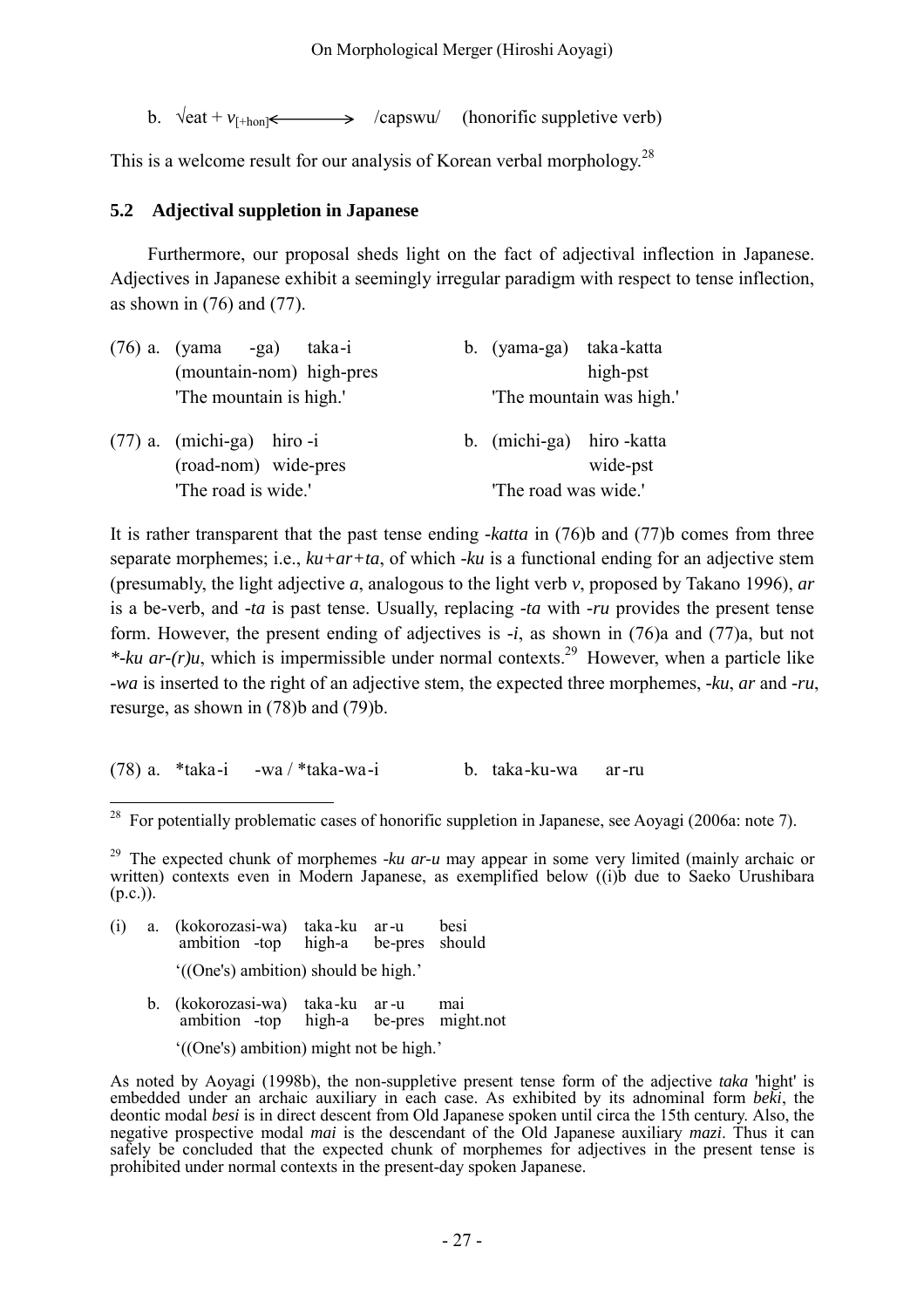|  | high-pres-top $/$ high-top-pres       | high-ku-top be-pres       |  |
|--|---------------------------------------|---------------------------|--|
|  | $(79)$ a. *hiro -i -wa / *hiro -wa -i | b. hiro - ku - wa ar - ru |  |
|  | wide-pres-top $/$ wide-top-pres       | wide-ku-top be-pres       |  |

This can be explained if we assume that the constituent that is composed *all and only* of *ku+ar+ru* '*a*+be+pres' can be replaced with *-i* by suppletion (or the relevant set of features is replaced with /i/ by Vocabulary Insertion in the sense of Halle and Marantz 1993), as indicated in (80).

(80) a.  $\{ku, ar, ru\} \longleftrightarrow li/$  (suppletion available) b. {ku, wa, ar, ru}  $\leftarrow^* \rightarrow /i/$  (suppletion unavailable)

If adjectival inflection in Japanese is the result of head raising, the resultant complex headed by T necessarily includes the adjective stem, as shown in (81)a. There is no constituent that includes *ku+ar+ru* '*a*+be+pres' but excludes the adjective stem. This means that we need to posit as many rules of suppletion as the number of adjectives in the registry of Japanese; in other words, the rule of suppletion which replaces *hiro-ku ar-(r)u* with *hiro-i* 'wide-pres' should be separately set from that which replaces *taka-ku ar-(r)u* with *taka-i* 'high-pres'. This is an undesirable situation.



On the other hand, if our proposal that Japanese does not employ head raising for agglutination is extended to adjectival inflection, the fact of adjectival suppletion can be accounted for straightfowardly. The complex head formed as the result of Linearization should look like the one in (81)b. The complex headed by the adjective stem in (81)b includes a constituent that includes *ku+ar+ru* '*a*+be+pres' but excludes the adjective stem (i.e., the upper segment of *a*). This makes it possible to posit a single rule that replaces a constituent with *-i*, irrespective of the adjective stem. To the extent that the current discussion is on the right track, our approach to Japanese verbal morphology is further supported by otherwise mysterious facts of adjectival inflection in this language.

### **6. Conclusion**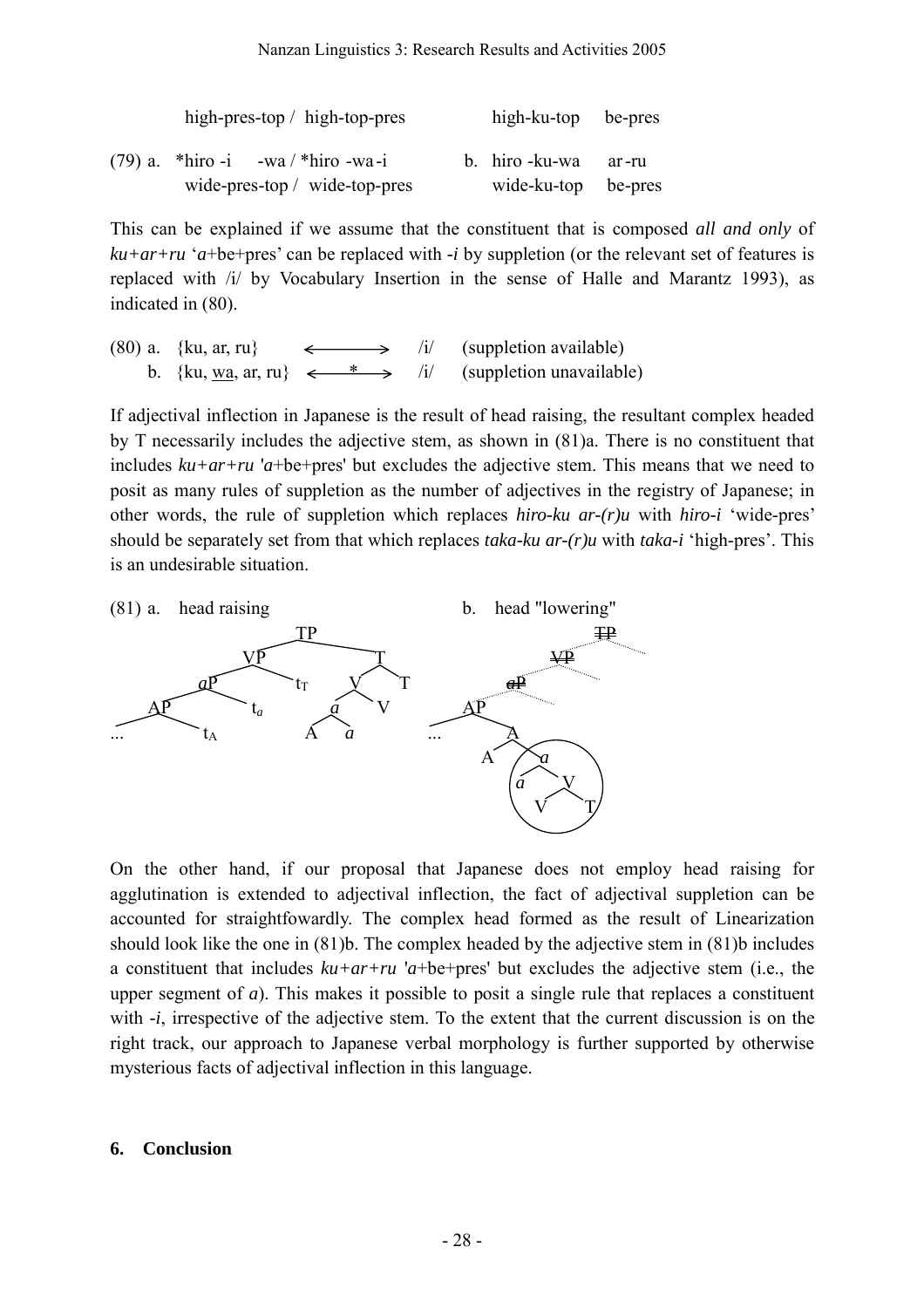In this article, we have argued that the discrepancy between Korean and Japanese verbal morphology, especially in predicate-contrastive constructions, results from the choice between options for verbal agglutination allowed in PF. Korean takes the raising option, whereas Japanese has recourse to the lowering effect of Linearization. This view receives further support from other morphological phenomena in the two languages, and it is not orthogonal to facts in typologically different languages like English and French.

### **References**

- Aoyagi, H. (1998a) "Particles as adjunct clitics," *NELS* 28, GSLA, University of Massachusetts, Amherst.
- Aoyagi, H. (1998b) *On the Nature of Particles in Japanese and Its Theoretical Implications*, Ph.D. dissertation, University of Southern California.
- Aoyagi, H. (2001) "Nihongo ni okeru jutsugo to jisei-youso no kouchaku ni tsuite (On agglutination of predicates and tense elements in Japanese)," *Academia* 70, Nanzan University.
- Aoyagi, H. (2006a) "On the predicate focus construction in Korean and Japanese," *Harvard Studies in Korean Linguistics* XI.
- Aoyagi, H. (2006b) *Nihongo no Joshi to Kinoohanchuu (Particles and Functional Categories in Japanese)*, Hituzi Syobo, Tokyo.
- Baker, M. (1988) *Incorporation*. The University of Chicago Press.
- Bobaljik, J. (1995) *Morphosyntax: the Syntax of verbal inflection*, Ph.D. dissertation, MIT.
- Boskovic, Z. and H. Lasnik (2003) "On the distribution of null complementizers," *Linguistic Inquiry* 34.
- Cho, S.-Y., J.-B. Kim, and P. Sells. (2004) "Contrastive verb constructions in Korean," *Harvard Studies in Korean Linguistics X*.
- Cho, Y.-M. and P. Sells. (1995) "A lexical account of inflectional suffixes in Korean," *Journal of East Asian Linguistics* 4.
- Choe, J.-H. (2006) "Kankokugo no hiteibun no tougokouzou (Syntactic structures of negative sentences in Korean)," paper presented at the 132nd Meeting of the Linguistic Society of Japan, Tokyo University.
- Choi, K.-Y. (2003) "The echoed verb construction in Korean," *Japanese/Korean Linguistics* 11.
- Chomsky, N. (1957) *Syntactic Structures*. Mouton, The Hague.
- Chomsky, N. (1965) *Aspects of the Theory of Syntax*. MIT Press, Cambridge, Mass.
- Chomsky, N. (1995) *Minimalist Program*. MIT Press, Cambridge, Mass.
- Chomsky, N. (2001) "Derivation by phase," In M. Kenstowicz, ed., *Ken Hale: A Life in Language*, MIT Press, Cambridge, Mass.
- Embick, D., and R. Noyer. (2001) "Movement operations after syntax," *Linguistic Inquiry* 32.
- Fiengo, R. (1980) *Surface Structures*. Harvard University Press, Cambridge, Mass.
- Fukui, N. (1995) "The principles and parameters approach: a comparative syntax of English and Japanese," In M. Shibatani and T. Bynon, eds., *Approaches to Language Typology*, Clarendon Press, Oxford.
- Fukui, N. and Y. Takano. (1998) "Symmetry in syntax: Merge and Demerge," *Journal of East Asian Linguistics*, 7.
- Halle, M. and A. Marantz. (1993) "Distributed morphology and the pieces of inflection," In K. Hale and S. J. Keyser, eds., *The View from Building 20*, MIT Press, Cambridge, Mass.
- Jo, J.-M. (2004a) "*Grammatical effects of topic and focus information*," Ph.D. dissertation, University